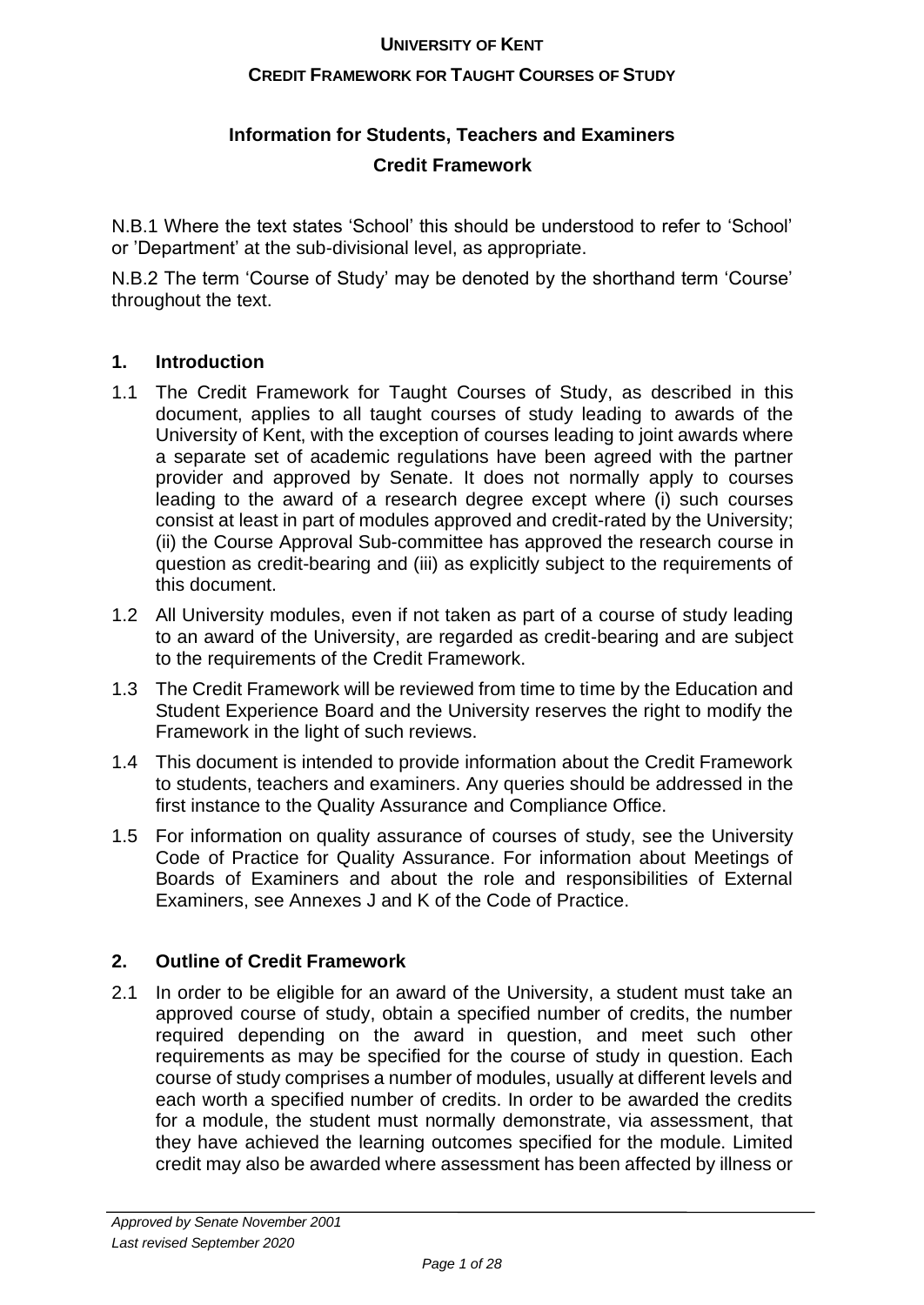## **CREDIT FRAMEWORK FOR TAUGHT COURSES OF STUDY**

where the student has demonstrated in other modules that all course learning outcomes have been achieved (see sections 6.2: Condonement and 6.3: Compensation).

- 2.2 Most courses of study are divided into stages, usually equivalent to one year of full time study. A student must normally satisfy prescribed requirements for each stage of a course before being permitted to proceed to the next stage.
- 2.3 Many courses lead to 'classified' awards. For example, most undergraduate degrees are awarded with First Class, Upper Second Class, Lower Second Class or Third Class honours, and Certificates and Diplomas may be awarded with Merit or with Distinction.

*Example: a student taking a three year full-time undergraduate honours degree* course *is required to obtain a total of 360 credits of which at least 210 credits must be at level 5 or above (including at least 90 credits at level 6 or above at Stage 3) and at most 150 may be at level 4 (Stage 1 modules are normally at level 4). Many three year full-time honours degree* courses *comprise 120 level 4 credits in Stage 1, 120 level 5 or 6 credits in Stage 2 and 120 level 6 credits in Stage 3. Normally, at least 90 credits must be obtained in Stage 1 before the student is permitted to proceed to Stage 2 and at least 90 credits must be obtained in Stage 2 before the student is permitted to proceed to Stage 3.*

2.4 The remainder of this document describes the Credit Framework in detail. A glossary of terms used may be found at Annex 1.

## **3. Courses of Study**

Each course of study comprises an approved set or sets of **modules** and is divided into a number of **stages**. Each module is at a specified **level** and a student is awarded a specified number of **credits at that level** following successful completion of the module. The University defines these terms as follows:

#### 3.1 **Credits**

One credit corresponds to approximately ten hours of 'learning time' (i.e. including all taught or supervised classes and all private study and research). Thus obtaining 120 credits in an academic year of 30 weeks requires 1200 hours of learning time, equivalent to 40 hours per week.

#### 3.2 **Module**

3.2.1 A module is a self-contained component of a course or courses of study with defined learning outcomes, teaching and learning methods and assessment requirements. The University has agreed that each module should normally correspond to a multiple of 15 credits i.e. to 15, 30, 45…credits but that Divisions should be authorised to approve exceptions where they are satisfied that there is good reason to do so.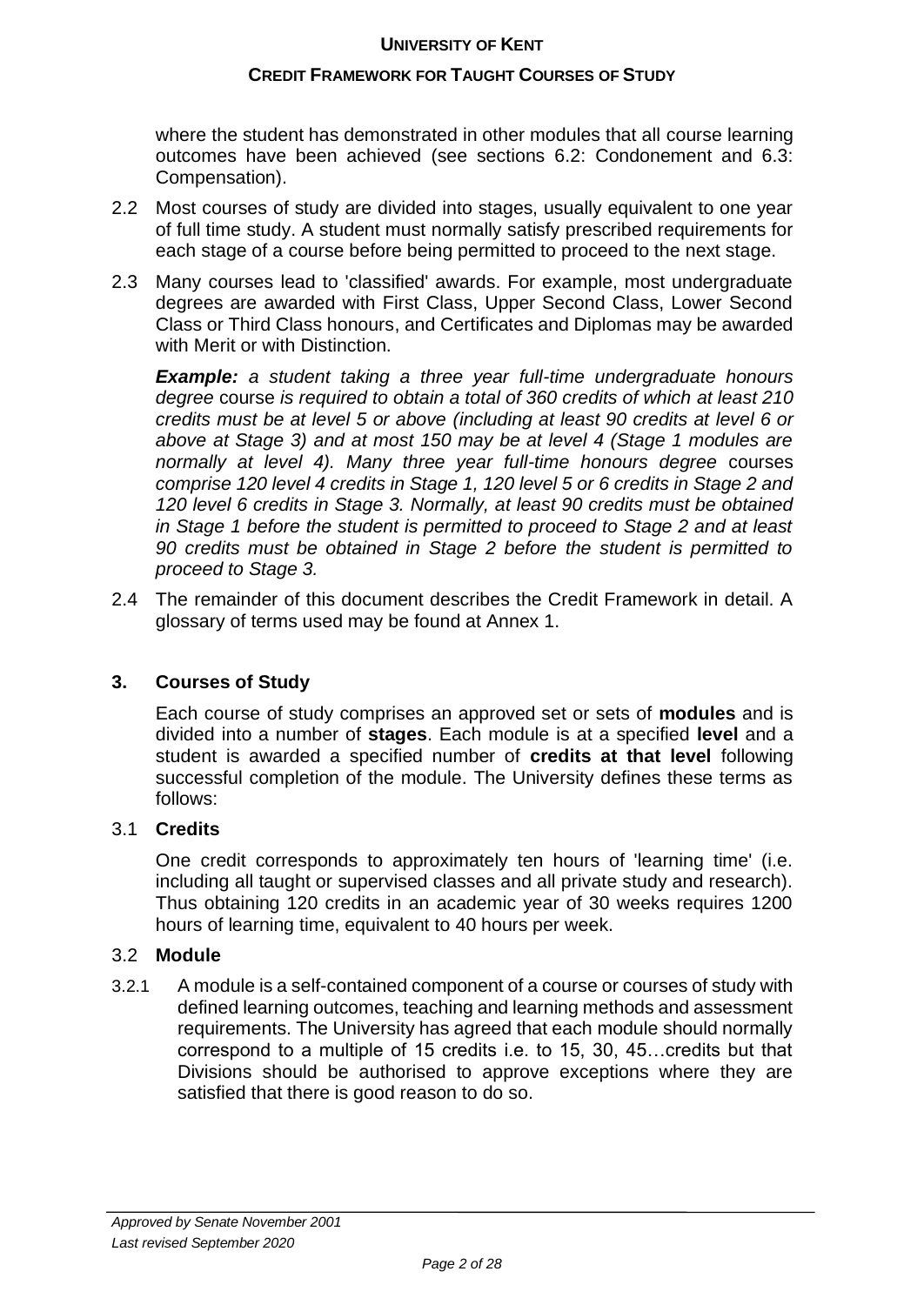#### **CREDIT FRAMEWORK FOR TAUGHT COURSES OF STUDY**

3.2.2 Modules shall be described in course and module specifications only as either 'compulsory', 'optional' or elective. 1

**Compulsory Modules**: A module will be designated as 'compulsory' where due to the relevance of its content and learning outcomes to the course of study, it is stated in the relevant course specification that it is a module that must be taken and for which credit must be awarded in order for a student to remain in good standing on the course.

**Optional Modules:** A module will be designated as 'optional' where it is indicated in a list provided by the course-owning School as one of a number of modules it provides for students to take on an opt-in basis as part of their course of study.

**Elective Modules:** A module will be designated as 'elective' where it is provided on an optional basis and falls outside the subject area of the student's course of study.

#### 3.3 **Level**

Each module must be at one, and only one, of the following levels:

- level 3 Foundation
- level 4 Certificate
- level 5 Intermediate
- level 6 Honours
- level 7 Master's
- level 8 Doctoral

The level descriptors adopted by the University for these levels can be found in Annex 2. Where there are two modules at different levels which have the same or similar curriculum, they may share some or all of their teaching but will normally have different learning outcomes and assessment as appropriate to the level of the credit awarded for each module.

Where module specifications relate to an undergraduate placement year, year abroad or term abroad the module specification shall be set at level 5 or 6.

#### 3.4 **Stage**

Most courses of study are divided into a number of stages and students must achieve specified requirements in each stage except the final stage before being permitted to progress to the next stage. For undergraduate honours degree courses, a stage will normally consist of modules amounting to 120 credits. UG courses of study comprising 120 credits or less will normally consist of a single stage.

 $1$  Except where the specification was last approved prior to December 2012, as other terms may have been used.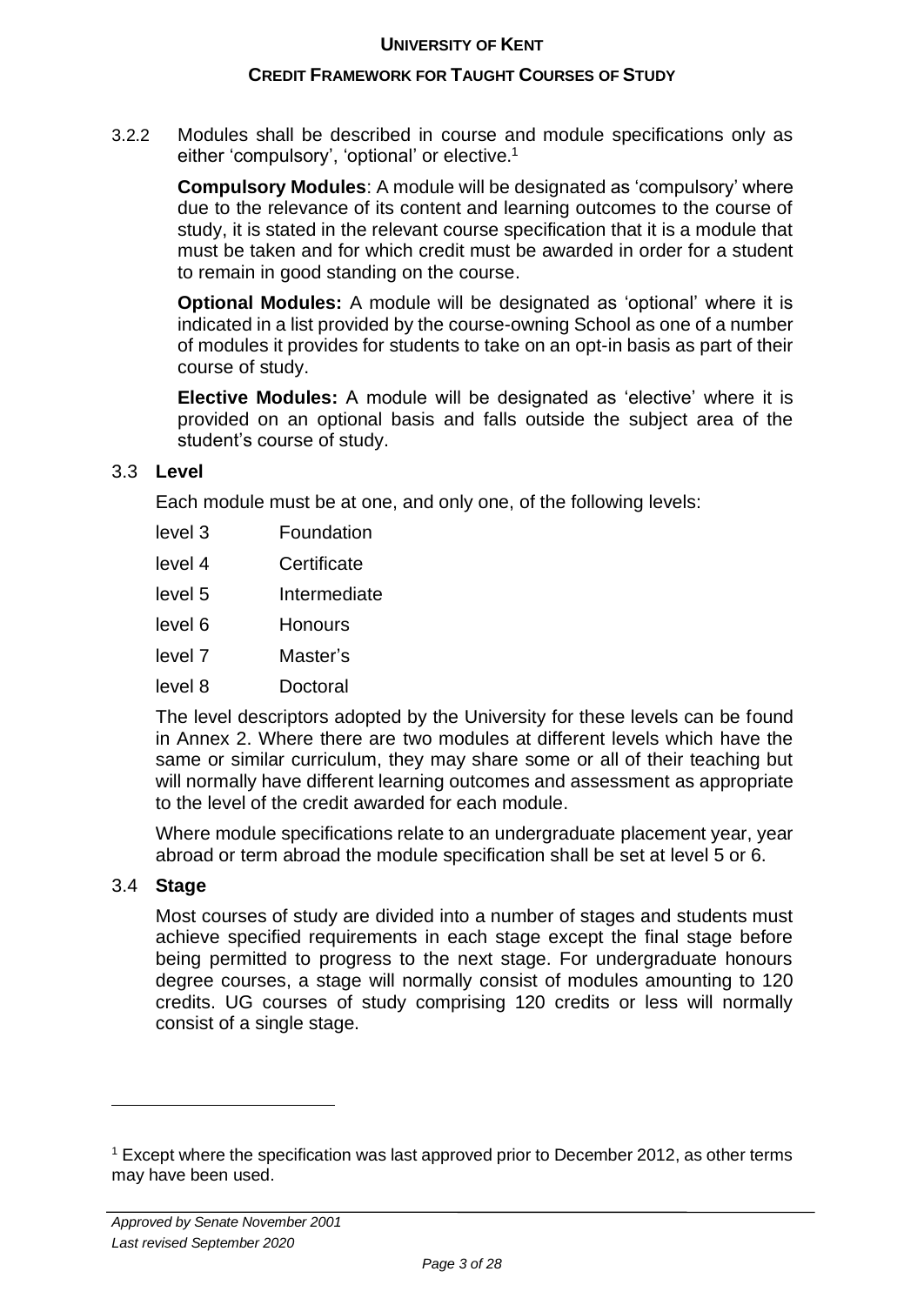#### **CREDIT FRAMEWORK FOR TAUGHT COURSES OF STUDY**

## 3.5 **Awards**

In order to be eligible for the award of a certificate, diploma or degree by the University, a student must obtain at least the minimum number of credits specified for that award at the specified levels. These requirements are set out in Annex 4. Individual courses or groups of courses will normally specify additional requirements which must be met for the award of the qualification in the subject concerned, for example by requiring the student to take and obtain credits for specified modules.

## **4. Award Titles**

## 4.1 **Single Subject Awards**

- 4.1.1 Qualifications other than Honours degrees may be awarded in a single subject (e.g. Certificate in French) provided that at least 75% of the credits required for the award are in the subject concerned.
- 4.1.2 Honours degrees may be awarded in a single subject provided that at least 75% of the credits used for determining the class of Honours are in the subject concerned.

## 4.2 **Awards in Two Subjects**

- 4.2.1 Qualifications other than Honours degrees may be awarded in two subjects (e.g. Certificate in French and German) provided that credits in each of the subjects contribute at least 37.5% of the credits required for the award.
- 4.2.2 Honours degrees may be awarded in two subjects provided that credits in each of the subjects contribute at least 37.5% of the credits used for determining the class of Honours.

#### 4.3 **Major/Minor Awards**

- 4.3.1 Qualifications other than Honours degrees may be awarded in a major subject with a minor subject (e.g. Certificate in French with German) provided that credits in the major subject contribute at least 65% of the credits required for the award and credits in the minor subject contribute at least 25% of the credits required for the award.
- 4.3.2 Honours degrees may be awarded in a major subject with a minor subject provided that credits in the major subject contribute at least 65% of the credits used for determining the class of Honours and credits in the minor subject contribute at least 25% of the credits used for determining the class of Honours.

#### 4.4 **Major/Major/Minor Awards**

4.4.1 Qualifications other than Honours degrees may be awarded in two major subjects with a minor subject (e.g. Certificate in French and Spanish with German) provided that credits in each of the major subjects contribute 37.5% of the credits required for the award and credits in the minor subject contribute 25% of the credits required for the award.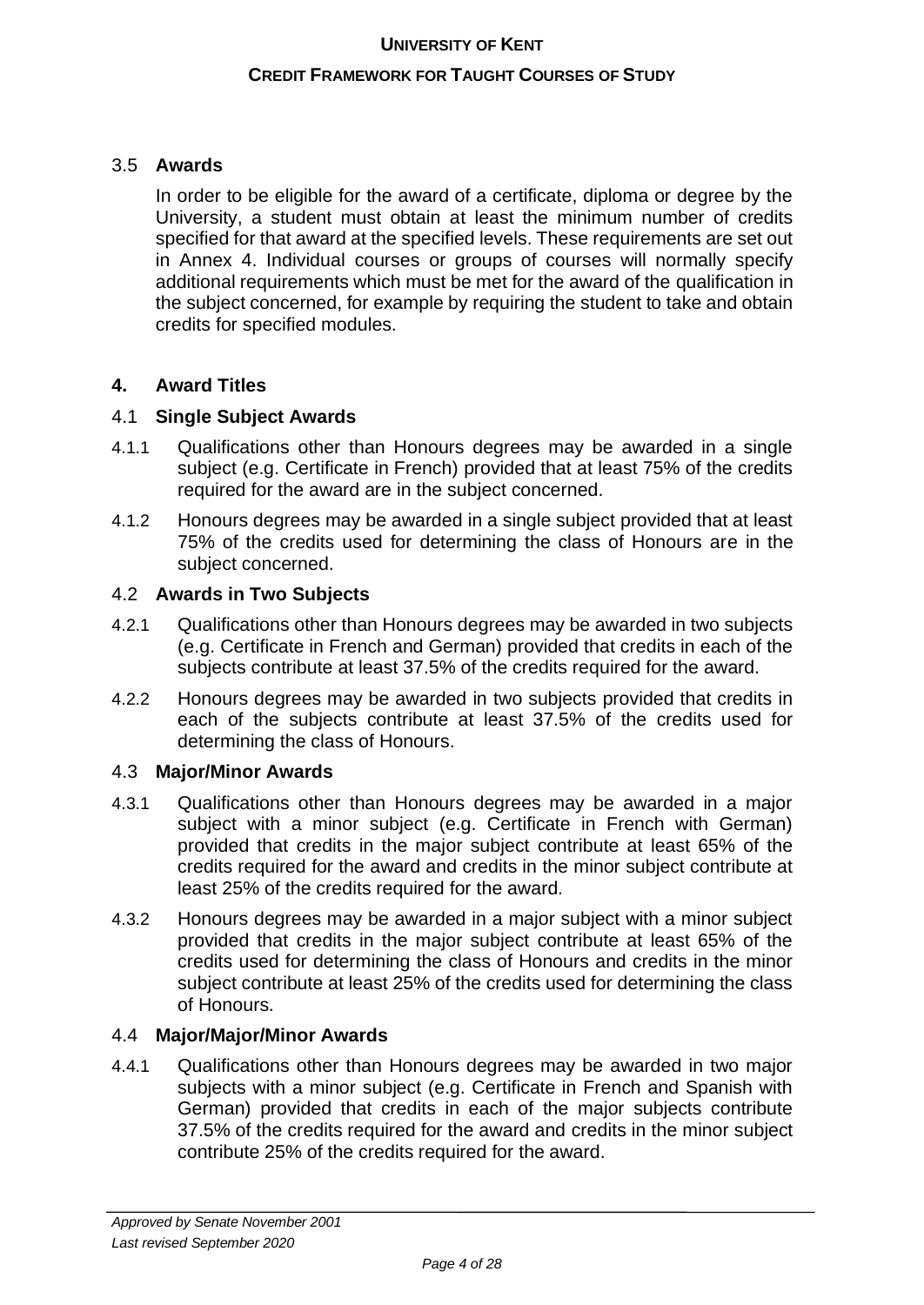#### **CREDIT FRAMEWORK FOR TAUGHT COURSES OF STUDY**

4.4.2 Honours degrees may be awarded in two major subjects with a minor subject provided that credits in each of the major subjects contribute at least 90 of the credits used for determining the class of Honours and credits in the minor subject contribute at least 60 of the credits used for determining the class of Honours.

## 4.5 **Award of Course of Study including a Pathway**

- 4.5.1 A course of study may include one or more pathways. Where a course is designed to include a pathway, the pathway will be defined in the course specification(s) by the articulation of course-level learning outcomes that are exclusive to the pathway concerned. The course specification will state which modules must be taken in order to satisfy the requirements of the pathway (see the note below). The pathway will be reflected in the title of the course of study by the addition of a subject-related defining term in parentheses, indicating the distinctive nature of the pathway's content and learning.
- 4.5.2 It is suggested, though not required, that all the pathways of a course are set out in a single specification, in order to make explicit the pathway variants. Course learning outcomes that apply to specific pathways should be clearly indicated as such (e.g. by the subheading 'Additional learning outcomes for the pathway in X').
- 4.5.3 A course with pathways is distinct from an award in two subjects or with major/minor subjects (see section 4.2 – 4.4 above), as a course pathway is designed to allow a specialism within a single subject, rather than the study of two separate subjects,
- 4.5.4 **Note:** the distinctive course-level learning outcomes of the pathway may be provided by compulsory modules that are also optional in other pathways or an associated generalist course specification.

#### 4.6 **Other Awards**

- 4.6.1 Where none of the above requirements are met or a course of study covers more than three substantive subjects, awards should be in a generic subject area which includes the subjects in question, for example Physical Sciences or Social Sciences or Humanities, or in Combined Studies.
- 4.6.2 **Note:** Where an award includes a Year Abroad or Year in Industry, the credits relating to that year are excluded when calculating the balance of contributing credits in order to determine the final award title.

#### **5. Time Limits**

5.1 **Courses of Study**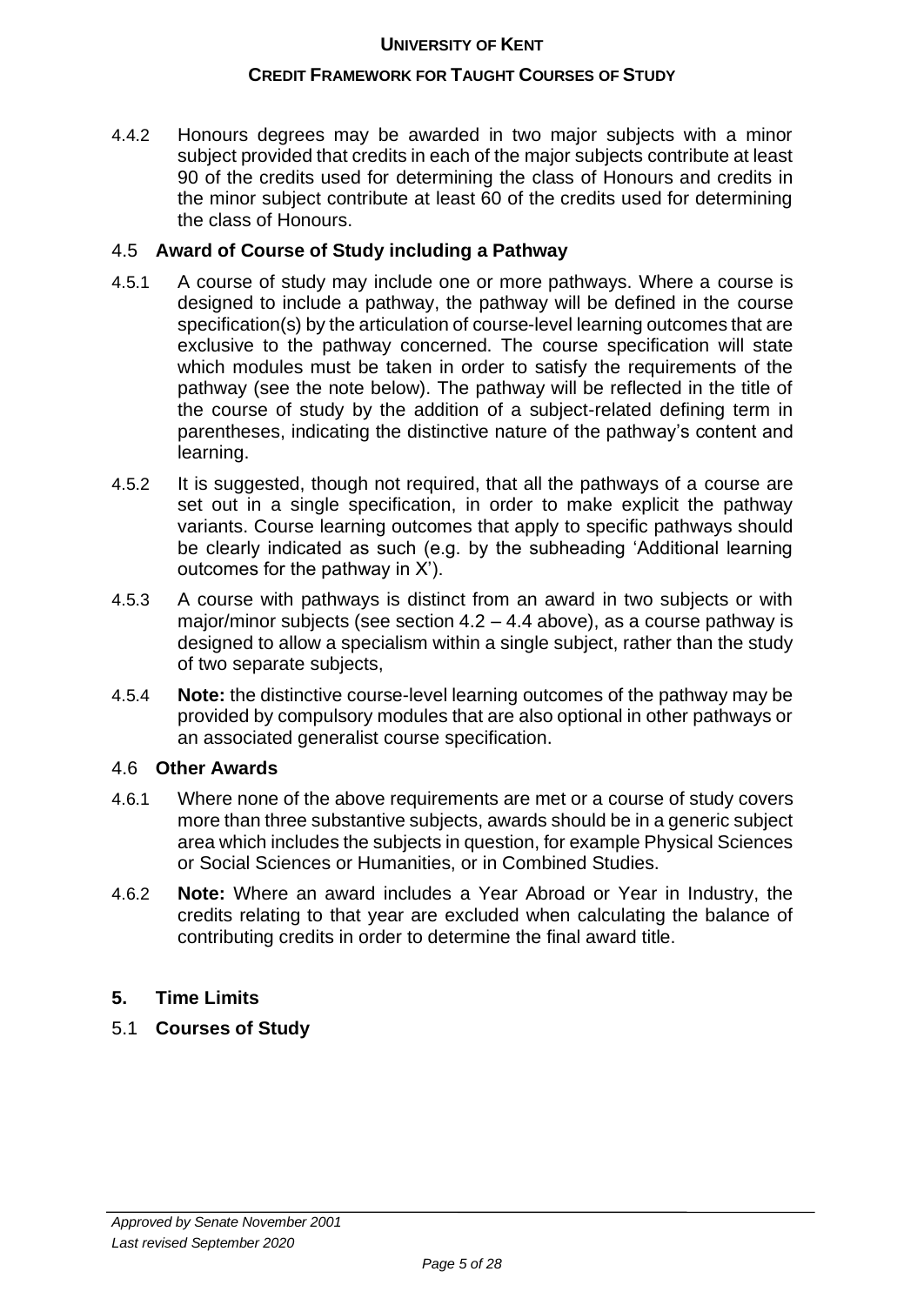## **CREDIT FRAMEWORK FOR TAUGHT COURSES OF STUDY**

In order to remain eligible for an award, students must normally complete their course of study within the time limits set out below<sup>2</sup>. These time limits include any periods of intermission and any period of time in which a student is repeating part of the course of study and apply to both full-time and part-time students. Course specifications specify the normal period of time over which the course will be completed.

| Undergraduate Certificate or Diploma         | 6 years |
|----------------------------------------------|---------|
| <b>Foundation Degree</b>                     | 6 years |
| Non-Honours Bachelor's Degree                | 8 years |
| Bachelor's Degree with Honours               | 8 years |
| Graduate Certificate or Diploma <sup>3</sup> | 4 years |
| <b>Extended Master's Degree</b>              | 8 years |
| Postgraduate Certificate                     | 4 years |
| Postgraduate Diploma                         | 6 years |
| Master's Degrees (graduate entry)            | 6 years |
| <b>Master of Clinical Science</b>            | 8 years |

- 5.1.1 The maximum period of study will exclude interruptions that derive from periods during which students have been unable to engage with their studies due to reasons linked to protected characteristics.
- 5.1.2 Periods where the University suffers serious disruption to its capacity to deliver a course or courses due to *Force Majeure* events will not be regarded as contributing to the maximum period of study permitted for the completion of any award.

#### 5.2 **Modules**

Credits awarded for successful completion of a module will remain eligible to contribute towards an award for a prescribed period and up to a maximum of eight years from the date on which the credits are awarded. Module specifications, particularly in rapidly developing subjects, may specify that credit obtained will remain eligible to contribute towards an award for less than eight years. Where the module specification does not specify any period of eligibility, this will be taken to be eight years.

## **6. Award of Credits**

## 6.1 **Successful Completion of Module**

<sup>&</sup>lt;sup>2</sup> See also the Academic Regulations at [https://www.kent.ac.uk/teaching/qa/regulations/taught/documents/regs-taught](https://www.kent.ac.uk/teaching/qa/regulations/taught/documents/regs-taught-sept2020.pdf)[sept2020.pdf](https://www.kent.ac.uk/teaching/qa/regulations/taught/documents/regs-taught-sept2020.pdf)

<sup>&</sup>lt;sup>3</sup> For the purposes of this Code, Graduate Certificates and Graduate Diplomas are regarded as undergraduate courses.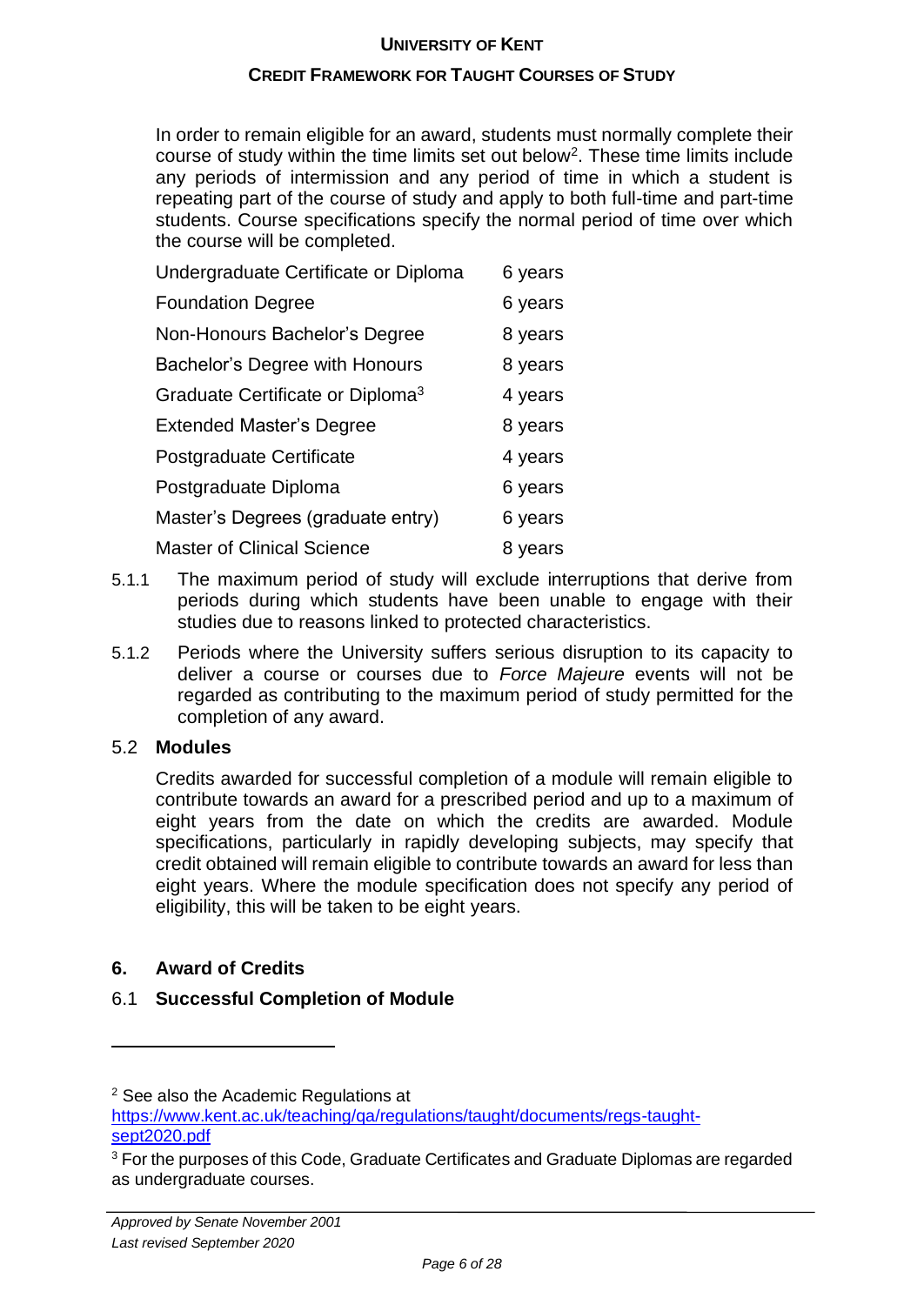#### **CREDIT FRAMEWORK FOR TAUGHT COURSES OF STUDY**

- 6.1.1 A student who successfully demonstrates via assessment that they have achieved the specified learning outcomes for a module will be awarded the number and level of credits prescribed for the module. Assessment methods vary between modules and assessment is designed so that achievement of the pass mark or above will demonstrate achievement of learning outcomes. Normally individual assessments hold the same pass mark as the pass mark of the module. Module specifications will state if the pass mark has to be achieved overall and/or in prescribed elements of assessment.
- 6.1.2 Where a module learning outcome is tested only in one component of assessment, the assessment in question will become pass-compulsory for the module. Where a student has an overall mark for a module which is above the pass mark but has failed a pass-compulsory component of the assessment, the overall mark for the module will be recorded as one mark below the pass mark e.g. if the pass mark is 40, an overall mark of 39 will be recorded. In certain modules, assessment may be on a Pass/Fail or a Fail/Pass/Merit/Distinction basis and numerical marks will not be awarded. For all modules at levels 3 to 6 the pass mark will be 40%. For all level 7 modules the pass mark will be 50%.
- 6.1.3 A component of assessment that is marked on a pass/fail basis should only be treated as pass-compulsory where the assessment in question tests a unique module learning outcome for that module.
- 6.1.4 Except where denoted as non-compensatable or non-condonable in the relevant course specification, modules for which a pass-compulsory component of assessment has not been demonstrated may be compensated or condoned only where the module learning outcome in question has been demonstrated by the student in the same or an earlier stage of the course.
- 6.1.5 Where modules are marked on a Pass/Fail or a Fail/Pass/Merit/Distinction basis (other than for BTEC Higher Nationals), the following shall apply:
	- i) Courses graded in this way need not result in a classified award.
	- ii) Where classification is permitted:

#### **with Merit':**

a mark of merit or above for more than 50% of the credits obtained in the modules contributing to classification

#### **'with Distinction':**

no module marks of 'pass' and a mark of distinction for more than 50% of the credits obtained in the modules contributing to classification

- iii) Failed modules passed on a second or third attempt will be awarded a mark of 'pass' except where the resit/repeat attempt was taken on an unpenalised basis on grounds of mitigation.
- iv) Honours degrees may not be classified by this algorithm.

#### 6.2 **Condonement**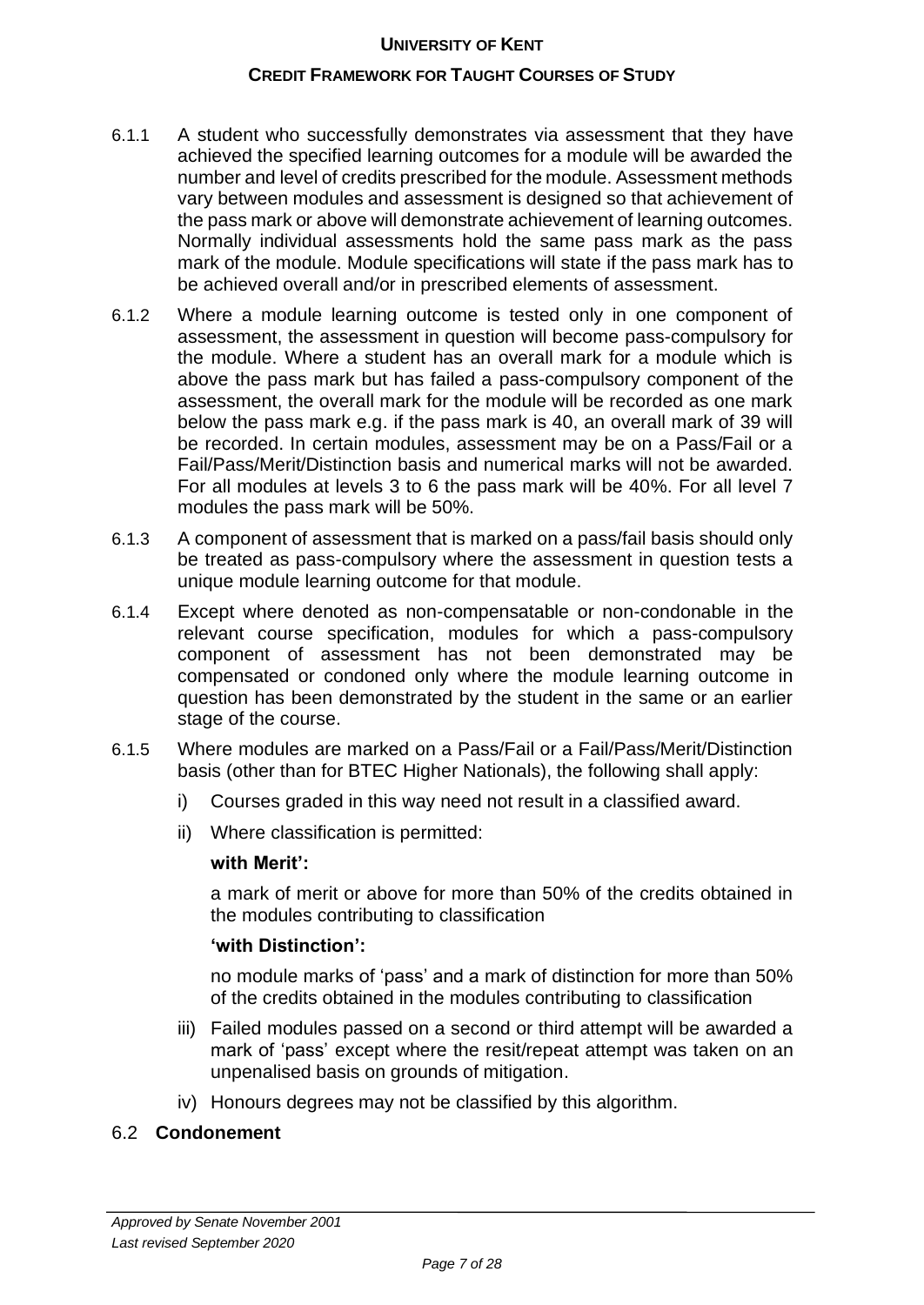## **CREDIT FRAMEWORK FOR TAUGHT COURSES OF STUDY**

- 6.2.1 Where a student fails a module or modules but it is accepted that this was due to illness or other mitigating circumstances, the Board of Examiners may condone such failure and award credits for the module(s), up to a limit of 25% of each stage of a course of study (Annex J section 5.2) and with the possible application of additional measures (Annex J section 5.3), provided that there is evidence to show that the student has achieved the course learning outcomes and provided that the student has submitted written medical or other evidence to substantiate any claim of illness or other mitigating circumstances. The marks achieved for such modules will not be adjusted to take account of the mitigating circumstances but transcripts issued to the student will indicate modules for which credits have been awarded via condonement. In order to ensure that the application of condonement does not disadvantage a student when an award is classified, where credit for a module is awarded by condonement, the mark awarded for that module should be excluded from the calculation of the classification of the award. Course specifications specify modules in which failure cannot be condoned.
- 6.2.2 **Note**: The above does not preclude a Board of Examiners from adjusting a module mark where a student has failed to complete assessment requirements for good reason as described in Annex 6, section 24.

## 6.3 **Compensation**

- 6.3.1 Where a student fails a module or modules, but has marks for such modules that are within 10 percentage points of the pass mark for the module in question (see note 1 below), the Board of Examiners may nevertheless award the student the credits for the module(s), up to a limit of 25% of each stage of a course of study, provided that there is evidence to show that course learning outcomes have been achieved. The marks achieved for such modules will not be adjusted but transcripts issued to the student will indicate modules for which credits have been awarded via compensation. In order to ensure that the application of compensation does not disadvantage a student, where credit for a module is awarded by compensation the mark used for determining progression and classification should be the pass mark for the module. The mark on the transcript will not be adjusted. Course specifications specify modules in which failure cannot be compensated.
- 6.3.2 **Note 1:** i.e. the achievement of a mark in the range 30%-39% for modules at levels 3 to 6; the achievement of a mark in the range 40-49% for modules at level 7.
- 6.3.3 **Note 2:** The above does not preclude a Board of Examiners from adjusting a module mark where a student has failed to complete assessment requirements for good reason as described in Annex 6, paragraph 23.

## 6.4 **Concurrent Application of the Condonement, Compensation and Trailing Provisions**

The application of condonement, compensation or trailing provisions is limited to a maximum cumulative total of 25% of the credit available for any stage. See section 7.5 for information on the Trailing of credit.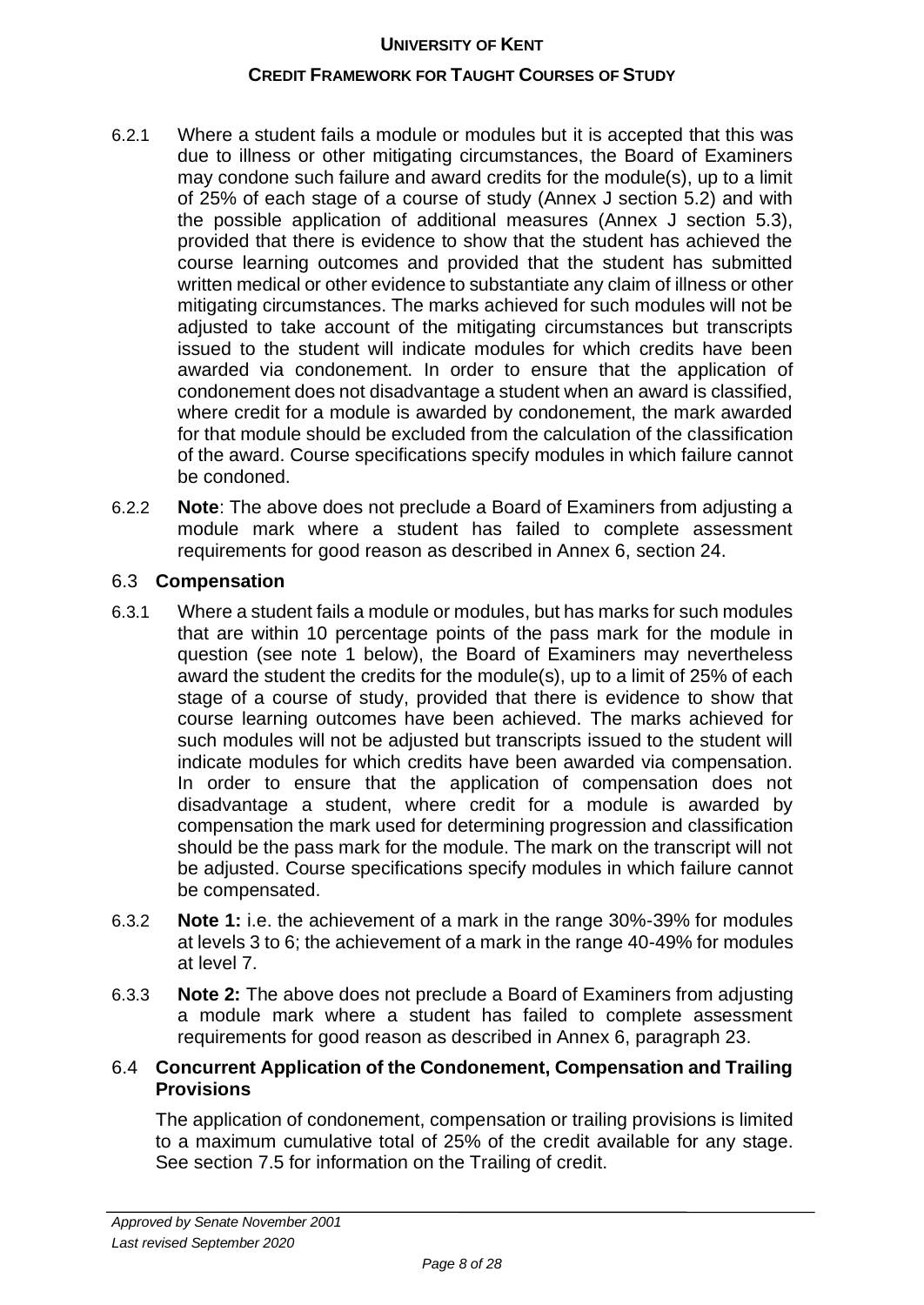## **CREDIT FRAMEWORK FOR TAUGHT COURSES OF STUDY**

## 6.5 **Application of the Condonement, Compensation and Trailing Provisions**

The provision allowed for the condonement or compensation of failure or for the trailing and retrieving of credit should only be applied with respect to students who fail modules amounting to 25% or less of the credit available for the stage.

## **7. Progression**

- 7.1 When a student has completed a stage of a course of study other than the final stage, the appropriate Board of Examiners will decide whether the student may progress to the next stage of the of study, or to another course of study.
- 7.2 The normal requirement for progression from one stage of a course of study to the next is that the student should have obtained 100% of the credits for the stage. Where a student has failed to obtain 100% of the credits for the stage, but has obtained at least 75% of the credits and has obtained credits for those modules which the course specification indicates must be obtained before progression is permitted, the appropriate Board of Examiners might require the student to repeat or resit the failed modules or it might give permission for the failed modules to be compensated, condoned or trailed into the next stage.
- 7.2.1 Boards of Examiners may apply additional requirements for progression (i.e. additional to the achievement of the credit required to proceed to the next stage) provided that:
	- this involves progression into a stage composed predominantly of modules of a higher level;
	- the additional requirements are outlined in an approved course specification for the cohort under consideration; and
	- any students who do not meet the additional progression criteria either have (i) an alternative progression route onto another course of study or (ii) receive an appropriate exit award (as outlined in the approved course specification for the cohort under consideration).
- 7.2.2 Where a Board of Examiners is satisfied that a candidate has attained the minimum learning outcomes for Stage 1 of an undergraduate degree course, it shall have discretion to award the necessary credits for progression notwithstanding the marks obtained on particular modules.

**Note:** This discretion will be used only in exceptional circumstances where a candidate has failed to obtain marks necessary to proceed on modules whose learning content is not central to the learning outcomes of the course, where the marks on the failed modules are inconsistent with the overall performance of the candidate and where they have been able to demonstrate achievement of the minimum course learning outcomes in other modules. The object of this discretion is to encourage interdisciplinary and experimental study and the take-up of modules outside a candidate's core course, such as languages or elective modules, and so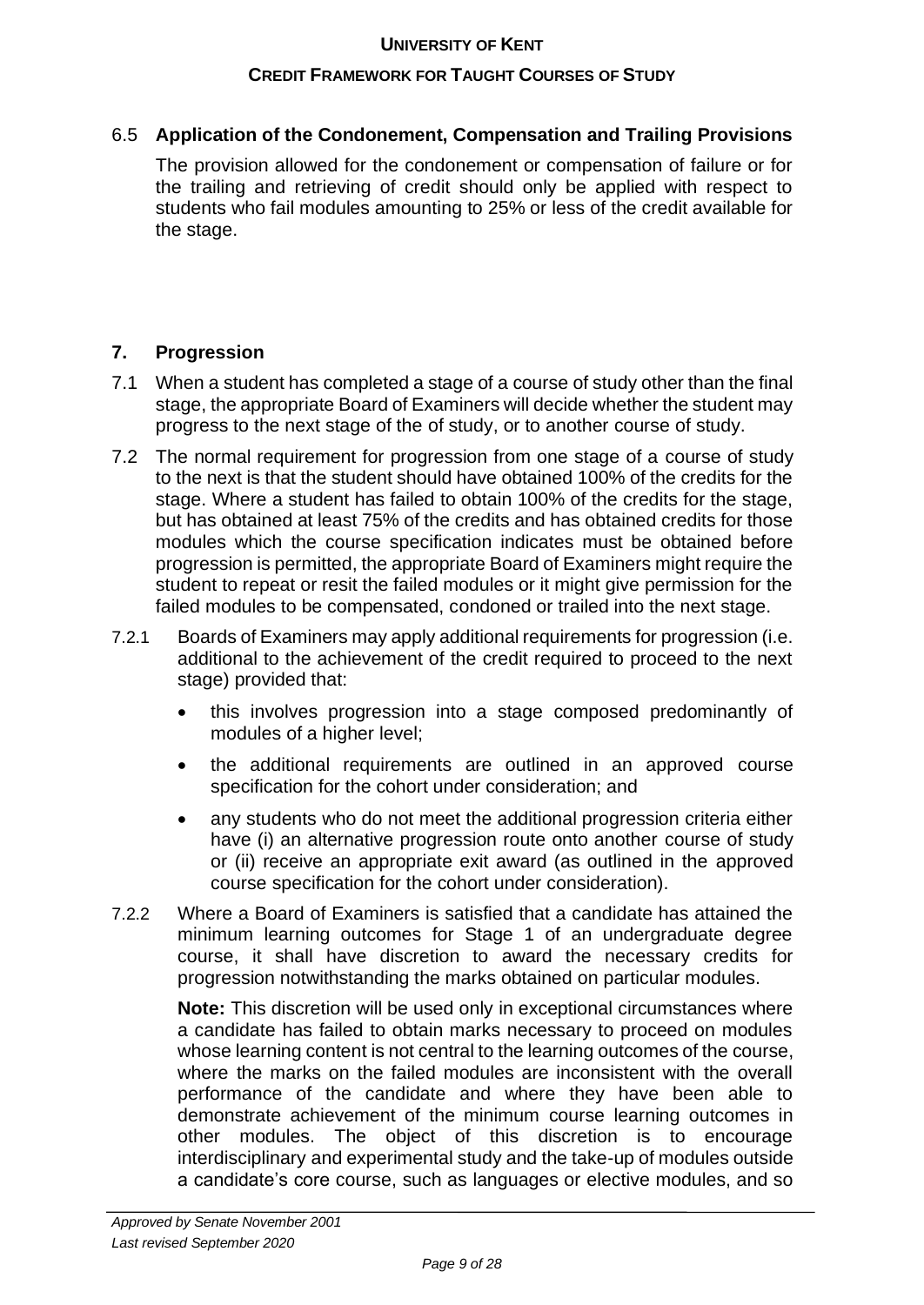## **CREDIT FRAMEWORK FOR TAUGHT COURSES OF STUDY**

as not unreasonably to penalise students who have chosen to take such modules but through experience have found them particularly difficult and burdensome.

7.3 When a student has completed a year of study but has not completed a stage of a course of study, the Board of Examiners will recommend whether the student may continue with their studies.

## 7.4 **Referral**

- 7.4.1 Where a student is not permitted to progress to the next stage of a course, or at the end of a year of study other than the end of a stage of a course has failed a module or modules, the Board of Examiners may permit the student to undertake further assessment in failed modules. The method of reassessment for any module may take one of two forms:
	- (a) 'Like-for-Like' Reassessment: in this method the referred student must undertake a form of reassessment that allows for a mark to be recorded against each element of assessment that has been failed. This may take the form of individual reassessments (literally like-for-like), or it may be a composite form of reassessment that allows for the mark achieved to be entered against each of the failed elements; marks already obtained for elements of assessment that the student is not required to undertake again will be carried forward; or
	- (b) Single Instrument of Reassessment: where this method is used, the reassessment takes the form of a single piece of work, the mark for which will replace the marks for all elements of assessment obtained at a previous attempt and will stand as the mark achieved for the module as a whole.

Under referral, the maximum mark that can be awarded for the module will be the pass mark for the module.

7.4.1.1 The method of reassessment will be specified in advance and set out in the module specification. This specified method will normally be taken by all students so referred on the module concerned. The Board of Examiners may permit exemptions from the requirement to undertake the reassessment in the format specified on grounds in order to meet the conditions of an Individual Learning Plan. Except in cases where students have been informed in advance that alternative assessment will not be permitted, elements of assessment that are unrepeatable, e.g. seminar contributions, should be substituted by other assignments testing the same learning outcomes. In cases where alternative assessment is not permitted, students failing unrepeatable elements may only retrieve credit by repeating the entire module. Where a module cannot be reassessed or repeated, the Board of Examiners may permit the student to take another module for a capped mark in its place, or to transfer into a cognate course of study.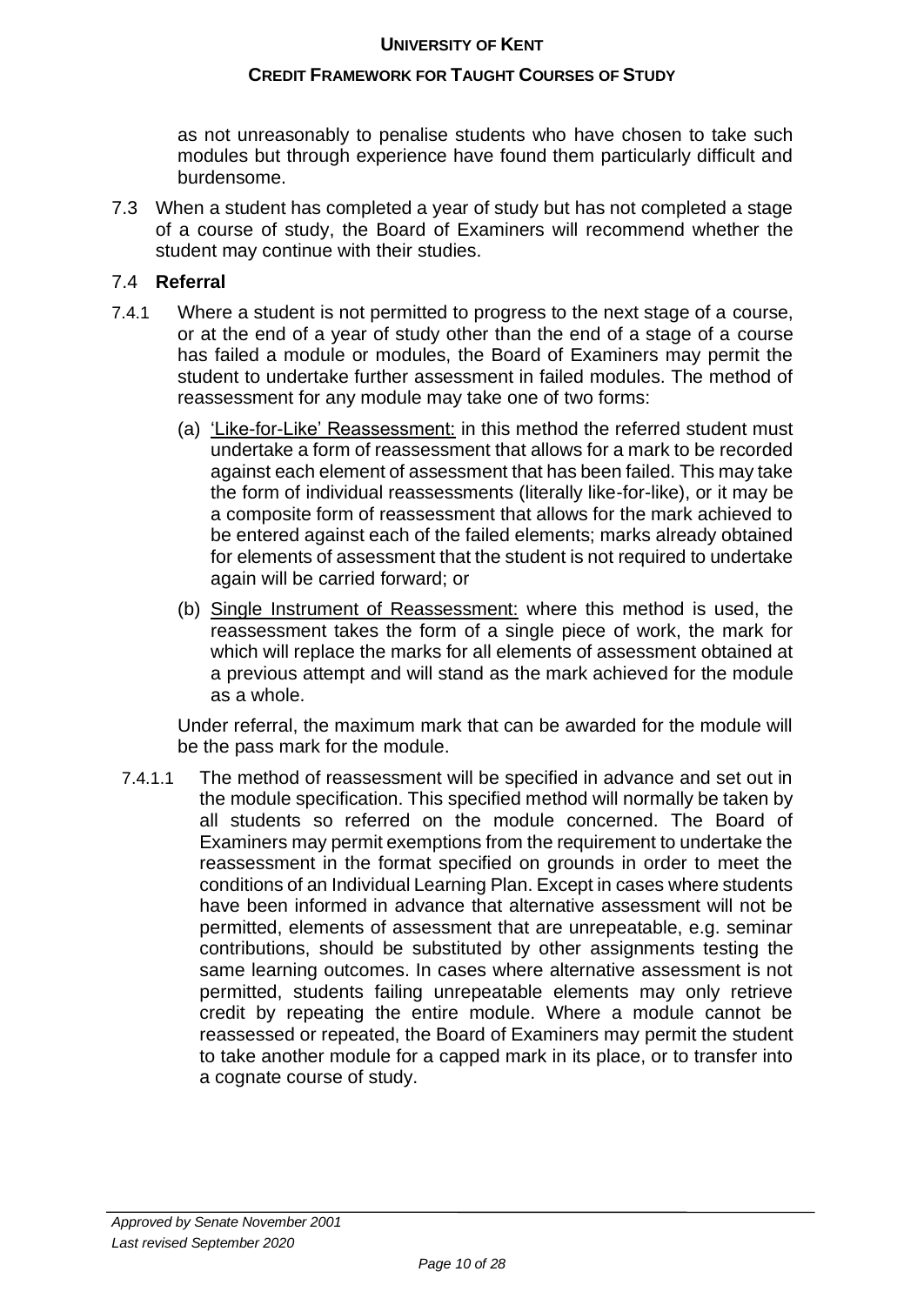#### **CREDIT FRAMEWORK FOR TAUGHT COURSES OF STUDY**

- 7.4.1.2 Two referral opportunities per module will be normally permitted<sup>4</sup> except where there is clear evidence of non-engagement by the student with their studies (see 7.4.1.3 below). The first such referral opportunity will normally take place in the August re-sit period following the initial failure. Where a Board of Examiners permits a referred student to take a substitute module on the grounds that the original module cannot be reassessed or repeated, this will count as a referral opportunity and not as a first attempt.
- 7.4.1.3 Where there is clear evidence of non-engagement with their studies by a student, such as extensive failure to attend timetabled teaching sessions (on campus or online), no attempt to submit assessed work for any module and a failure to engage with interventions made by the University to correct this situation, the Board of Examiners may recommend that the student be withdrawn from the University. The student will notified of this recommendation in writing with a deadline set of 28 calendar days for an appropriate response. Where no such response is received in this time period, the recommendation for withdrawal will be confirmed.
- 7.4.1.4 Where the Board of Examiners makes the recommendation set out in 7.4.1.3 above it should be satisfied that the due process for a student in attendance with very low engagement has been followed, as set out in the Academic Diligence procedures<sup>5</sup>.
- 7.4.2 It should be noted that Boards retain the option to compensate failure in a module under the conditions and limits set out at 6 above. Compensation and referral constitute different options available to examiners when considering failure on modules. A student who is compensated (i.e. awarded credit for a close fail) is not referred (i.e. required to repeat elements of assessment).
- 7.4.3 A student who is so referred in a module may be required to, or may elect to, **repeat** the module, before progressing to the next stage of the course, provided that it is being taught in the year in question, or may choose to take a different module provided that the requirements of the course of study are still met, but must do so before progressing to the next stage of the course.
- 7.4.4 In cases where a student has failed to obtain half or more of the credit required to progress to the next stage of study, it is advisable for the Board of Examiners to recommend that the student be required to repeat these modules in attendance during the following academic year rather than undertake further assessment during the August re-sit period. In these cases the student's first opportunity to undertake further assessment would take place in April/May the following year with their final referral opportunity being offered to them in August of that year. In cases where students have been recommended to repeat the modules by the Board of Examiners, but are unable to do so, they may be permitted by the Boards of Examiners to

<sup>4</sup> Except for the dissertation element of taught postgraduate courses of study, see 7.4.4

<sup>&</sup>lt;sup>5</sup> <https://www.kent.ac.uk/fso/procedures/academic-diligence.html>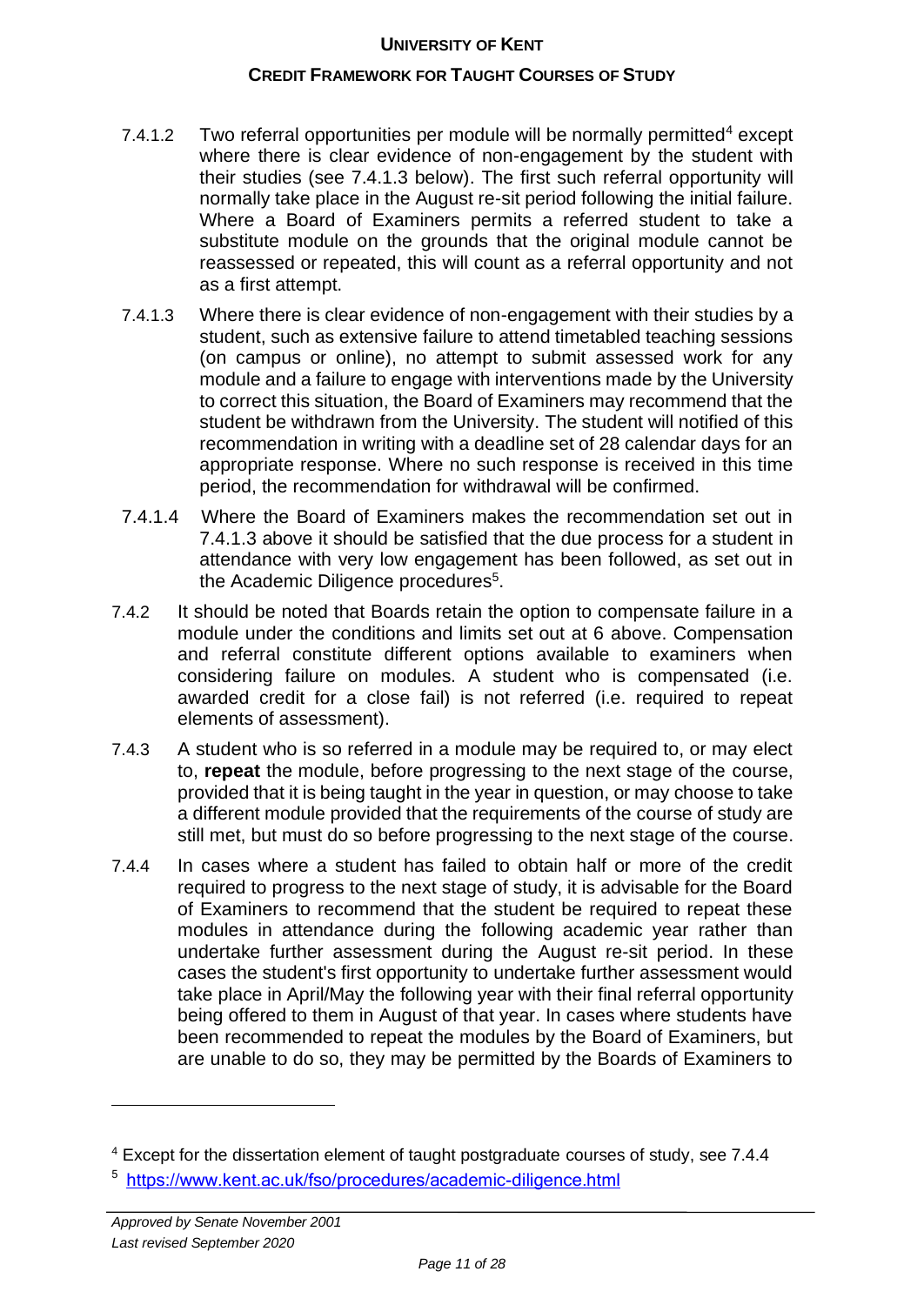## **CREDIT FRAMEWORK FOR TAUGHT COURSES OF STUDY**

re-sit examinations only in April/May of the following year. This recommendation would be based on academic judgement and there is, therefore, no grounds for appealing against the recommendation.

## 7.4.5 **Referral - Taught Postgraduate Dissertation**

A student who is referred in the dissertation element of a taught postgraduate course may resubmit the dissertation **on one occasion only** in a revised form not later (except in cases of illness or other good cause) than twelve months after the decision to allow resubmission has been made by the Board of Examiners. Such resubmissions will be capped at the pass mark. Where the Board of Examiners require only minor corrections to the dissertation, it will not be regarded as a referral and the original mark allocated will stand.

## 7.5 **Trailing and Retrieving Credit**

Where a student is permitted to progress to the next stage of a course but has not been awarded full credit for the previous stage, the student will still need to obtain credits for modules for which they have so far not been awarded credit in order to meet requirements for the award of the certificate, diploma or degree for which they are registered. The student may be permitted to 'retrieve' such credits, up to a maximum of 25% of the credits for the stage, in one of two ways as follows:

- 7.5.1 By undertaking further assessment, for example a re-sit examination, before the start of the next academic year. A student who is permitted to retrieve credit in this way may elect to **repeat** the module, provided that it is being taught in the year in question, or may choose to take a different module, provided that the requirements of the course of study are still met.
- 7.5.2 By progressing to the next stage of the course and simultaneously undertaking such further requirements as the Board of Examiners specifies in relation to the failed modules. This is known as trailing credit. Where credit is trailed, the Board of Examiners may permit the student to repeat the failed module(s) provided it/they are available and the timetable permits; or to take an alternative module as permitted by the course specification; or may allow reassessment to be undertaken according to the method specified by the module specification in keeping with section 7.4.1 above. Where a student trails credit in this way and again fails to obtain the credits, the credit may not be trailed to the next stage of the course e.g. a student will not be permitted to progress to Stage 3 of a course unless they have obtained all Stage 1 credits and met the minimum progression requirements in Stage 2.
- 7.5.3 At most two retrieval opportunities per module will be permitted as described in section 7.4.1.

## 7.6 **Deferral**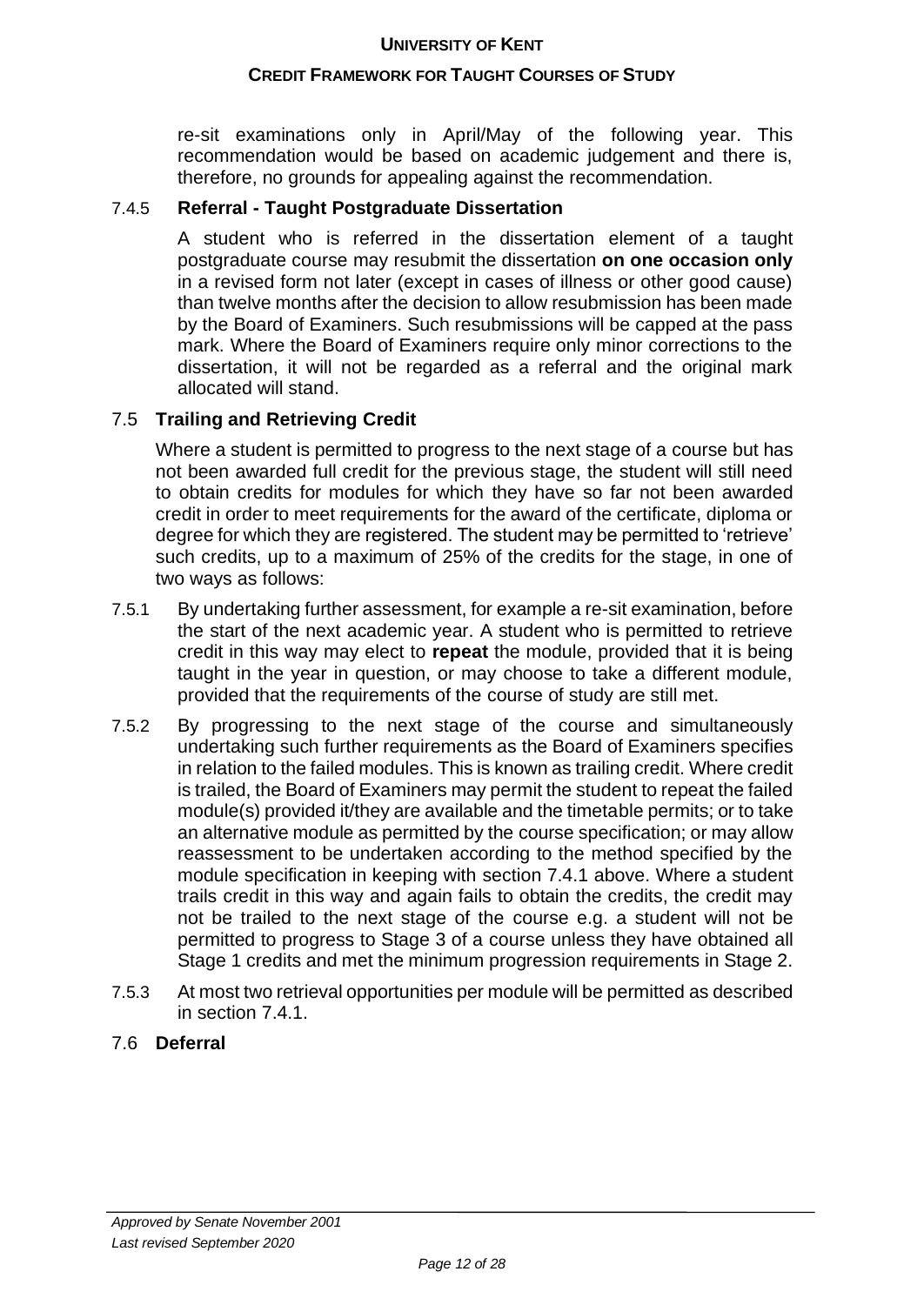## **CREDIT FRAMEWORK FOR TAUGHT COURSES OF STUDY**

Deferral: the decision on grounds of mitigation to allow a student to undertake reassessment for a module or modules as if for the first time (i.e. an uncapped retrieval attempt), or as appropriate, as if for the second time<sup>6</sup>.

- 7.6.1 A student may be deferred on a module or modules for reasons of extenuation under the following scenarios:
	- (i) where the module(s) have been failed; or
	- (ii) where the module(s) have been passed, but the final mark(s) achieved for the affected module(s) are significantly out of line with the final marks achieved for the student's unaffected modules.
- 7.6.2 Under scenario ii, **the final module mark** should be judged as 'significantly out of line' where it falls in a range that is at least two classification bands below the student's mean average level of achievement as derived from those modules that were unaffected by the mitigating circumstances reported;
- 7.6.3 Where a module has been passed it would be inappropriate to defer the student on that module as if for the second time (as the final module mark could not be improved upon under this scenario).
	- i. Students so affected are to be given the choice whether they will re-sit the assessments concerned or will accept the pass mark already achieved.
	- ii. Such reassessment opportunities will normally take place in the summer before the next academic year.
	- iii. Where student performance has been significantly affected in line with the specified conditions specified at section 7.6.1.ii (while resulting in passes for the affected modules) for 50% or more of the credit required for the stage, students should be allowed the option to repeat these modules in attendance as if for the first time in the following academic year.
	- iv. Where a student elects to take up the opportunity to re-sit or repeat in attendance a module that they have already passed, the mark achieved at the earlier attempt will be struck from the record. Students will not be given the opportunity to choose between the better of the marks achieved. The mark achieved at the AFT attempt will stand, even where this results in the failure of the module(s) concerned.
- 7.6.4 Where the student has met requirements for progression to the next stage of the course, they may be permitted to 'trail' the deferred assessment, i.e. to proceed to the next stage and simultaneously undertake the deferred assessment as for the first time or, where appropriate, the second time (see 7.5.2 above).

<sup>6</sup> (i) **as if for the first time,** i.e. without incurring the penalty of a capped mark or a reduction in the number of permitted attempts; **or** (ii) **as if for the second time,** i.e. with a capped mark, but without incurring a further reduction in the number of permitted attempts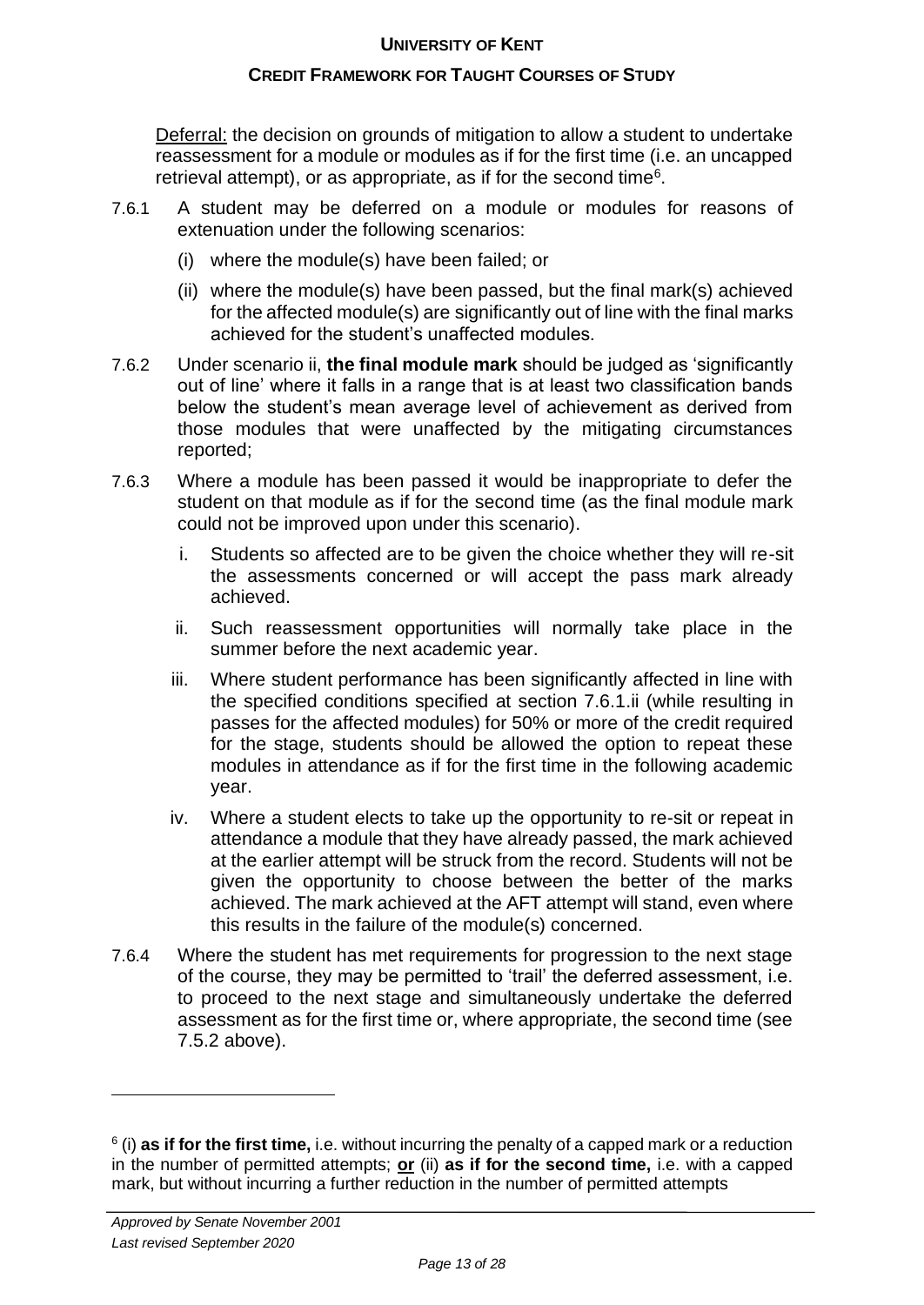#### **CREDIT FRAMEWORK FOR TAUGHT COURSES OF STUDY**

- 7.6.5 Where a student is offered a deferred reassessment opportunity for a module, the method of reassessment will take one of two forms:
	- (a) 'Like-for-Like' Reassessment: in this method the deferred student must undertake a form of reassessment that allows for a mark to be recorded against each element of assessment that has been failed. This may take the form of individual reassessments (literally like-for-like), or it may be a composite form of reassessment that allows for the mark achieved to be entered against each of the failed elements; marks already obtained for elements of assessment that the student is not required to undertake again will be carried forward; or
	- (b) Single Instrument of Reassessment: where this method is used, the reassessment takes the form of a single piece of work, the mark for which will replace the marks for all elements of assessment obtained at a previous attempt and will stand as the mark achieved for the module as a whole.

Under deferral, the final mark that can be awarded for the module will not be the pass mark for the module, but the actual mark achieved under the method of reassessment selected by the School<sup>7</sup>: Where a deferred student repeats a module or modules in attendance, all marks achieved during previous attempts at those modules will be discounted and overwritten by the marks achieved during the repeat attempt.

Please note that it would be appropriate and necessary to offer a deferral **as if for the second time** only in the circumstances where a student had been referred in a previous attempt at the module(s) in question. Under such circumstances it would be inappropriate to offer a student the possibility of an uncapped module mark. Any deferred attempt, however, would not further reduce the number of resit opportunities.

- 7.7 Students may be permitted to take a Stage 2 module before completing Stage 1 or a Stage 3 module before completing Stage 2 provided:
	- i) that the Director of Division (or nominee) has approved the arrangement in advance;
	- ii) that such higher stage credit should not be used for the purposes of progression or be permitted to contribute to an award until the progression requirements for the current stage have been confirmed by the Board of Examiners and;
	- iii) that any relevant prerequisite module for the current stage has been successfully completed by the student concerned.

 $7$  N.B. Schools are required when reassessing deferred students via the single instrument method to check that the result achieved via this method does not result in a worse outcome than would have been achieved under the 2017-18 deferral conventions, which allowed for marks awarded for assessments passed to contribute to the calculation of the overall mark for the module. Students should be awarded the better of the results achieved through these two means. This additional step only applies to those students who commenced their courses of study before 2018-19.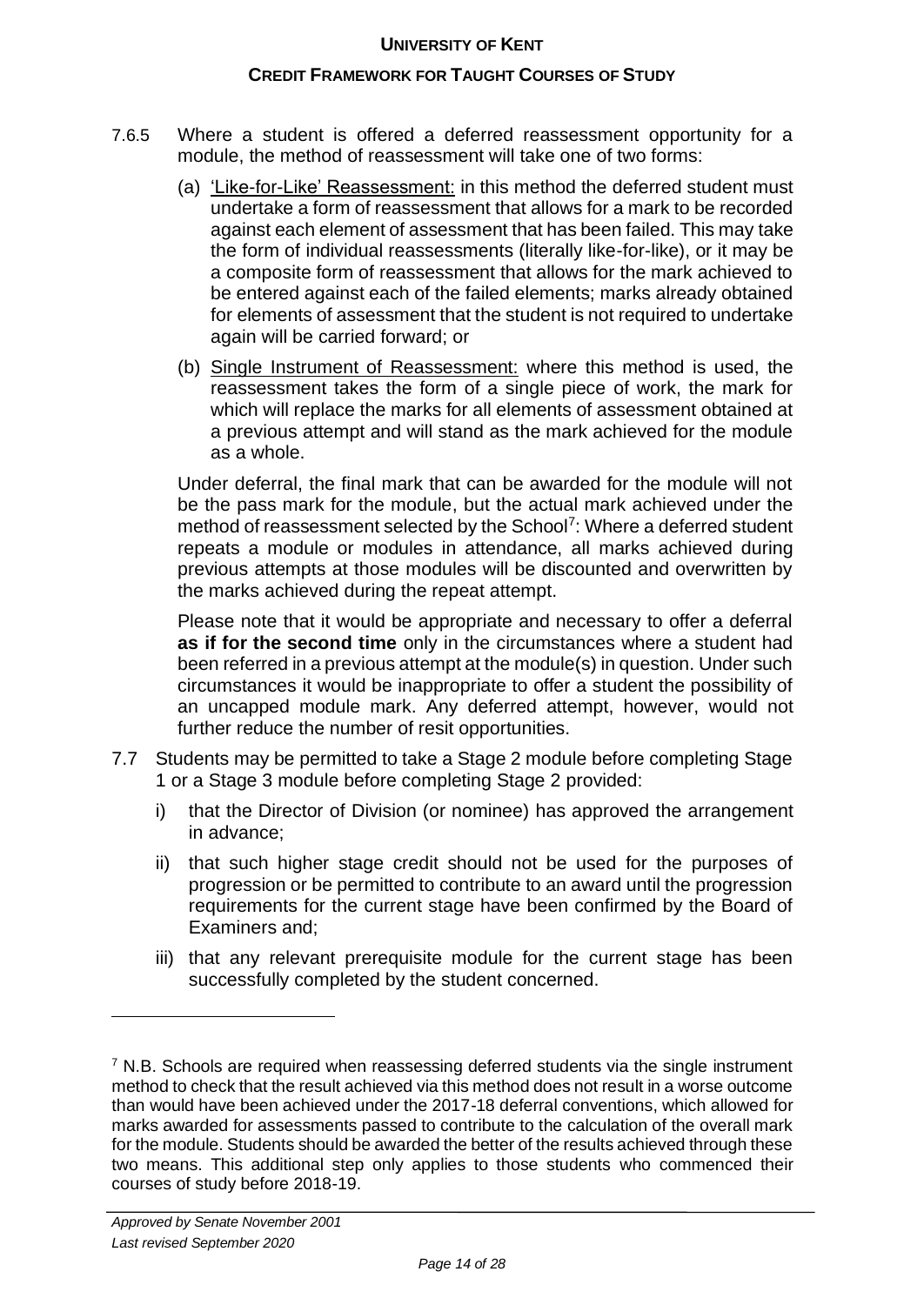#### **CREDIT FRAMEWORK FOR TAUGHT COURSES OF STUDY**

## **Or**

iv) that the student is studying on a course governed by the conventions for managing progression on Distance Learning Courses (see section 13).

## **8. Interim Awards**

The University does not award interim qualifications. Thus, for example, a student who is taking a course of study leading to an Honours degree will not automatically be awarded a Certificate when the credits required for a Certificate have been obtained. However, in some courses, students register initially on a Certificate course, may then proceed to a Diploma course and may then proceed to a degree course. In these circumstances, successful students are awarded all three qualifications. See also section 9: Alternative Exit Awards.

## **9. Alternative Exit Awards**

A student who successfully completes an appropriate volume of credit as part of a course of study, but who does not successfully complete the whole course will be entitled to receive an alternative exit award from the relevant Board of Examiners, for example, the award of a Certificate, Diploma or non-Honours degree, where they have achieved sufficient credit at the appropriate level required for the award concerned and has satisfied any further requirements for the particular course of study where such have been specified in the relevant approved course specification.

For full details refer to Annex 5: *Alternative Exit Awards* of the Credit Framework*.*

#### **10. Recognition of Prior Learning and Credit Transfer**

10.1 Recognition of Prior Learning (RPL) is a generic term for the process by which Higher Education Providers recognise and, where appropriate, award credit for learning that has taken place before entry onto a course of study. The University's policy covers the following types of prior learning:

**RPEL** - Recognition of Prior Experiential Learning - a process through which learning achieved outside education or training systems is assessed and, as appropriate, recognised for academic purposes, usually through the award of credit.

**RPCL**- Recognition of Prior Certificated Learning - a process, through which prior certificated learning which has **not** previously resulted in the award of UK university credits or qualifications positioned on the relevant HE qualifications framework is assessed and recognised by the University for academic purposes, usually through the award of credit. Prior Certificated Learning may include credit or awards made by non-UK HEIs, professional development or employment-related awards.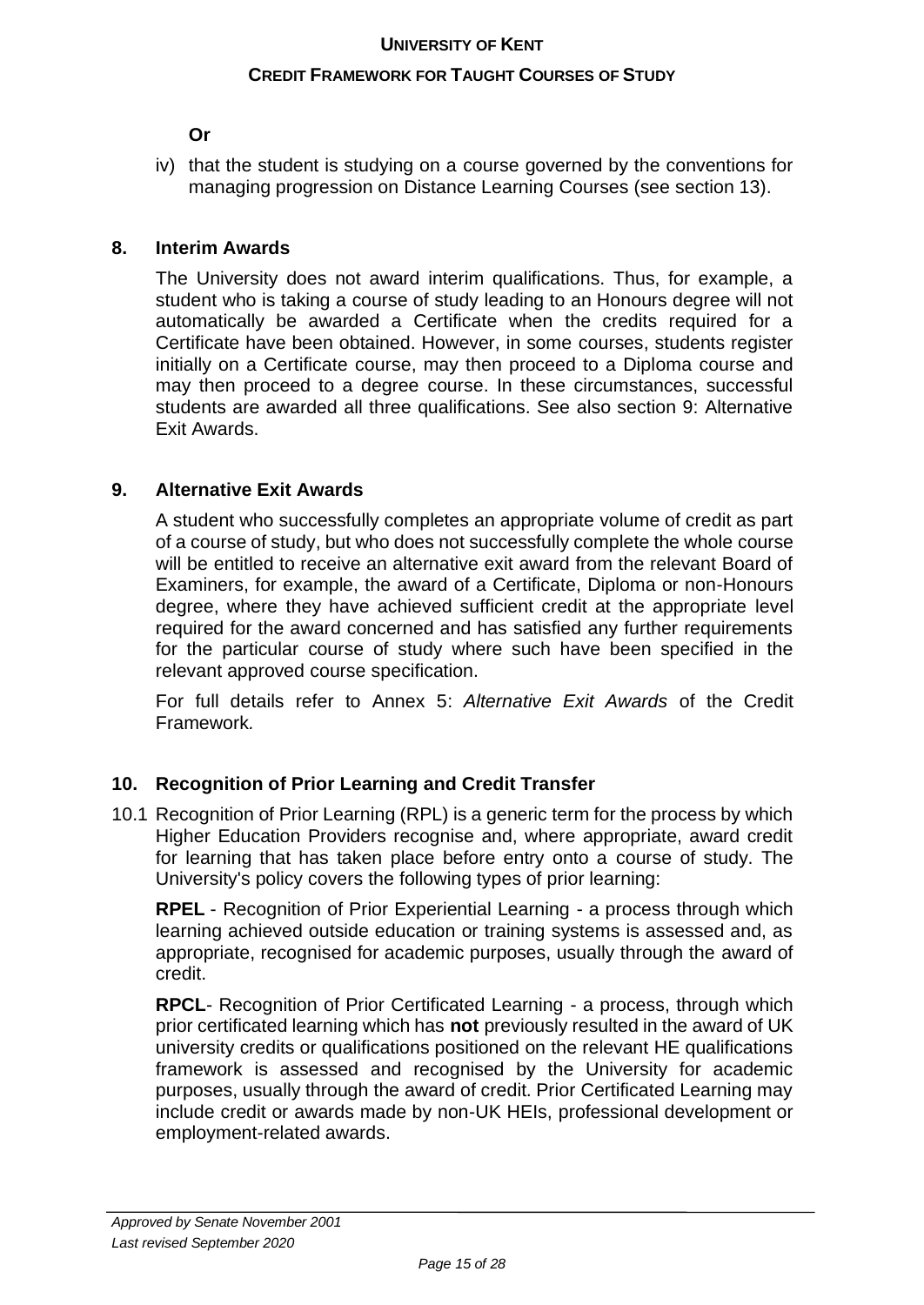#### **CREDIT FRAMEWORK FOR TAUGHT COURSES OF STUDY**

**Credit Transfer** of credits or qualifications from a UK higher education awarding body for use towards a University of Kent qualification. As the credits or qualification have been awarded in accordance with the UK Framework for Higher Education Qualifications, the process of recognition requires academic staff to assess the relevance of the prior credit/award as they relate to the University course in question. The procedure for assessing such applications is set out below:

- 10.1.1 A student who can provide evidence of previous relevant successful learning, either at this University or elsewhere, may, within specified limits, have this prior learning recognised and be exempted from part of a course of study. Annex 3 sets out, for each award, the minimum number and levels of credits which must be obtained by taking part of the course of study leading to the award concerned. Where the prior learning has taken place at a UK HEI it will be regarded as **Credit Transfer** and may be processed as below:
- 10.2 Admissions Officers, in consultation with appropriate Directors of Studies, are authorised to approve requests for credit transfer within the limits specified in Annex 3 which are supported by official transcripts or equivalent provided that they are satisfied that the applicant has achieved learning outcomes equivalent to those of the stage(s) or module(s) from which exemption is to be granted. The level and volume of credits from which the applicant is granted exemption may be less than those on which the application is based. A record of all such decisions and a copy of the evidence on which they were based will be kept by the Admissions Officer concerned. These records will be reported annually in the Autumn Term by the Admissions Officer to the relevant Divisional Committee for sampling and monitoring purposes.
- 10.3 Where a student is granted exemption from part of a course of study on the basis of credit transfer, the marks obtained by the student for such prior learning will not be used for classification purposes i.e. for determining an Honours classification or in deciding whether an award should be made with Merit or with Distinction except where it is agreed as part of an inter-institutional agreement that they should be so used.
- 10.4 The arrangements for the Recognition of Prior Experiential Learning and the Recognition of Prior Certificated Learning are set out in Annex R: *Recognition of Prior Learning* of the Code of Practice for Taught Courses.

#### 10.5 **'Spent' Credit**

- 10.5.1 The University will permit a limited volume of credit "spent" on the achievement of an award to be "re-spent" on a second award of an equal or lower level subject to the following conditions:
	- i) That, with the exception noted below at 10.5.1.ii, the maximum volume of spent credit that might be permitted to contribute to an award should be governed by the limits established in Annex 3 of the Credit Framework;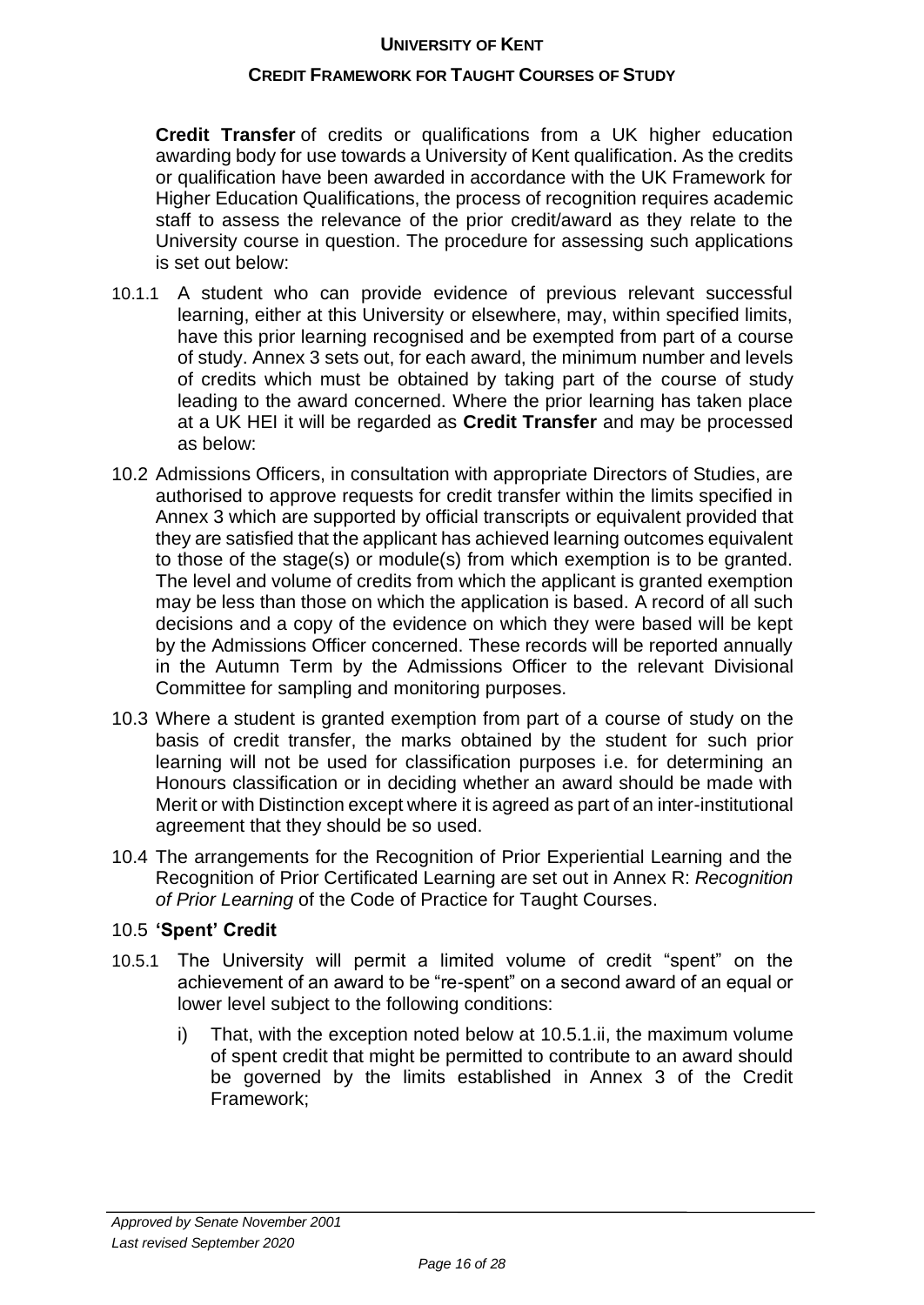## **CREDIT FRAMEWORK FOR TAUGHT COURSES OF STUDY**

- ii) That with regard to importing credit spent in the award of undergraduate Honours degrees and Integrated Master's degrees<sup>8</sup> such spent credit may only be used to gain exemption from the requirements of Stage 1 of the relevant course specification;
- iii) That, except where courses share a common title for separate awards (i.e. PGCert/PGDip/Master's in X), credit spent on a University of Kent award may not be re-spent on another Kent award of the same or lower level where the credit derives from modules shared by the courses leading to the awards in question;
- iv) That such credit may not be "re-spent" on more than one occasion.
- 10.5.2 Applications for the re-use of such credit should be governed by the procedures for RPECL set out in Annex R of the Code of Practice.

## **11. General Credit**

11.1 General Credit may be defined as follows:

"All assessed learning can be awarded credit. The credit gained is a general recognition of assessed learning at specified levels. It is general credit. When the credit is recognised through the admissions procedure of an HEI as directly contributing to a course it becomes specific. The change in designation from general to specific relates directly to the relevance of the learning to the proposed course<sup>9</sup>."

General credit therefore represents the whole of the learning achieved on an accredited course of study. An honours degree would have a General Credit value of 360 credits. Specific Credit is the volume and level of credit which can be used from the General Credit value for Accreditation of Prior Certificated Learning into another course.

*For example: a student gains a qualification in History, worth 120 credits at level 4 from a UK Higher Education Institution.* 

*The General Credit value of this qualification is 120 credits at level 4. If the applicant requests RPCL on the basis of this to a similar Kent degree* course *in History, it is probable that all of the General Credit value could be recognised. However if the applicant requests RPCL with the same level 4 qualification to a Kent degree* course *in History and Politics, only a limited amount of the credit might be recognised. This would be determined by the academic staff mapping between the external and Kent* course*/module learning outcomes to identify how much credit could be used for RPCL. It may be that 60 credits of the History qualification could be used for the History part of the first year of the History and Politics* course*. These 60 credits would be the Specific Credit value.*

<sup>&</sup>lt;sup>8</sup> For the purposes of this Code, Integrated Master's Degrees are regarded as undergraduate courses.

<sup>9</sup> See<https://www.seec.org.uk/for-learners/> (last accessed April 2019)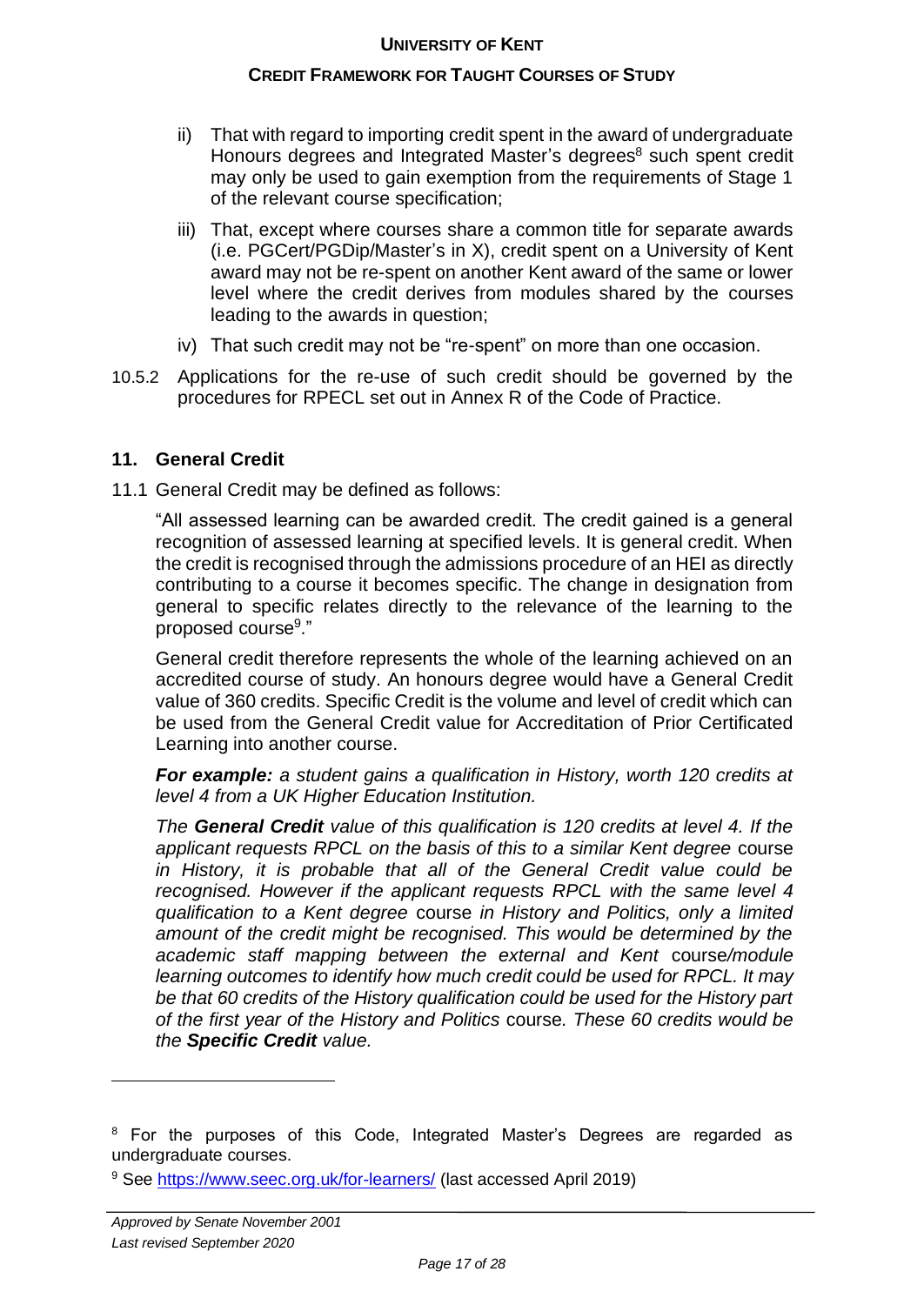#### **CREDIT FRAMEWORK FOR TAUGHT COURSES OF STUDY**

*If the application for RPCL were to a completely unrelated* course*, e.g. Forensic Science, then it is less likely that any of the General Credit could be recognised as Specific Credit, since it may not be possible to map the learning outcomes from the external History course to the Forensic Science learning outcomes. There may be exceptions to this if a* course *has modules covering more generic skills, such as research skills.*

- 11.2 For RPEL a General Credit value can be awarded to the RPEL Portfolio submitted. As with RPCL, if appropriate, the General Credit value can then be used in its entirety if it can be mapped to the learning outcomes of the module(s) for which credit is being claimed. Again as with RPCL it may be that only a specific amount of the General Credit can be mapped to the learning outcomes of the module(s) for which credit is sought.
- 11.3 For all RPECL claims it should be noted that the Kent Credit Framework and course requirements may limit the amount of credit than can be applied for.
- 11.4 Kent recognises the validity of studies undertaken at other UK Higher Education Institutions, therefore, it will normally recognise the General Credit value of qualifications obtained from these institutions. Note, however, that it cannot be assumed that the General Credit value can automatically be fully recognised as credit into a Kent award. As per the example at section 11.1, a mapping must first be carried out to determine what level and volume of credit can be used for an RPECL claim. In addition the Kent Credit Framework and course rules may limit the amount of credit that can be used for RECL.

The Specific Credit value can never exceed the General Credit value of the qualification being used to apply for RPCL.

#### **12. Conventions for Award and Classification of Qualifications**

#### 12.1 **Award of Certificates, Diplomas and Degrees**

A student may only be recommended for the award by the University of a Certificate, Diploma or Degree in a specified subject provided that:

12.1.1 they meet the minimum requirements in terms of the number and levels of credits for the award in question as set out in Annex 4, except where the student has been granted limited exemption from these requirements through credit transfer, recognition of prior learning or recognition of prior experiential learning

**and**

they meet the requirements of the course of study which has been approved as leading to the award in question, except where the student has been granted limited exemption from these requirements through the processes for Credit Transfer or the Recognition of Prior Learning.

#### 12.2 **Non-completion of a course of study**

Where a student, on completion of a course of study leading to a named award, fails to meet the requirements for that award, the Board of Examiners may permit the student to undertake further assessment in failed modules. Please see section 7.4 above for referral and section 7.6 for deferral.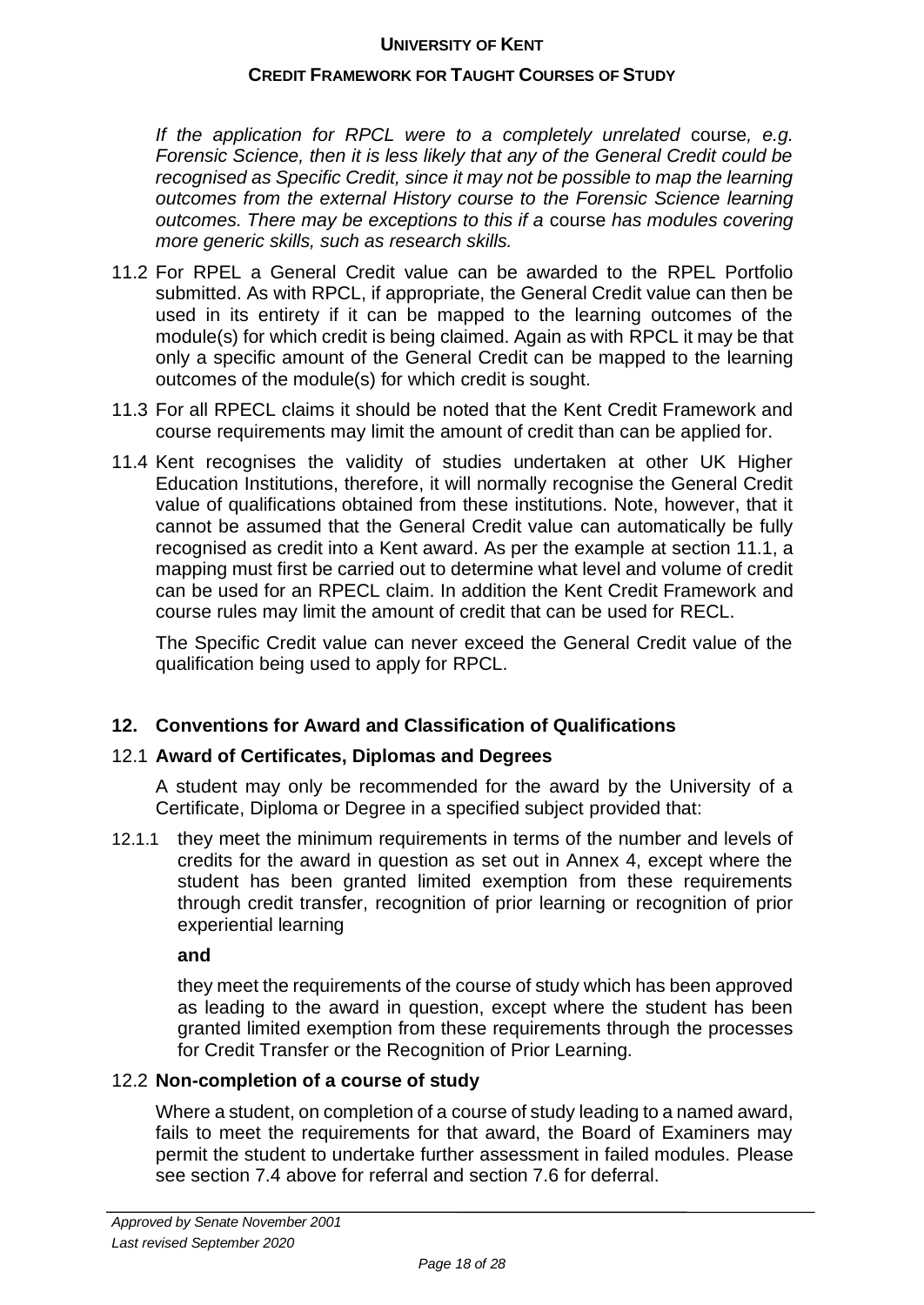#### **CREDIT FRAMEWORK FOR TAUGHT COURSES OF STUDY**

#### 12.3 **Classification of Awards**

Students who successfully complete an Honours degree course will be awarded a degree with First Class, Upper Second Class, Lower Second Class or Third Class honours. Students who successfully complete a course of study leading to the award of a Certificate or Diploma may be awarded a Certificate or a Diploma with Merit or with Distinction. Students who successfully complete course of study leading to the award of a Foundation degree or Master's degree may be awarded the degree with Merit or with Distinction. The requirements for such awards are set out below.

#### 12.4 **General Requirements**

- 12.4.1 Marks obtained for all modules taken as part of the course of study will contribute to the classification of an award except in the case of Honours degree courses where classification will be based only on Stages 2 and 3 and, where relevant, Stage 4, i.e. marks obtained in the first year of a fulltime honours degree course and marks obtained in any foundation year will not contribute to Honours classification.
- 12.4.2 The volume of credit to be awarded for the successful completion of student placement years, whether taken in industry as part of an approved undergraduate course, will be 120 credits. The level of the credits will be stated in course specifications. While such credits will contribute to the total volume of credits required for an award, and may contribute to classification where the marks have been awarded by Kent staff<sup>10</sup> they should not be included in any calculations undertaken for the purpose of determining fields of study for joint awards, major/minor awards or major/major/minor awards.
- 12.4.3 Where a student fails to achieve the required credits for successful completion of a year in industry, the student will be required to recover the failed credits. Where the year in industry is not integral to the subject matter of the qualification overall failed, the student might alternatively be awarded a degree without a reference to the 'year in industry' in the award title.
- 12.4.4 The conventions governing the award of credit for periods of study abroad are set out in Annex 14 of the Credit Framework.
- 12.4.5 While modules taken on a pass/fail basis contribute towards the volume of credit required for an award, they should be discounted when calculating overall average marks for the stage and for classification.
- 12.4.6 Where a student is exempted from part of the course of study on the basis of credit transfer, marks obtained for such prior learning will not be used for classification purposes except where it is agreed as part of an interinstitutional agreement that they should be so used.
- 12.4.7 In order to ensure that the application of compensation and condonement do not disadvantage a student when an award is classified: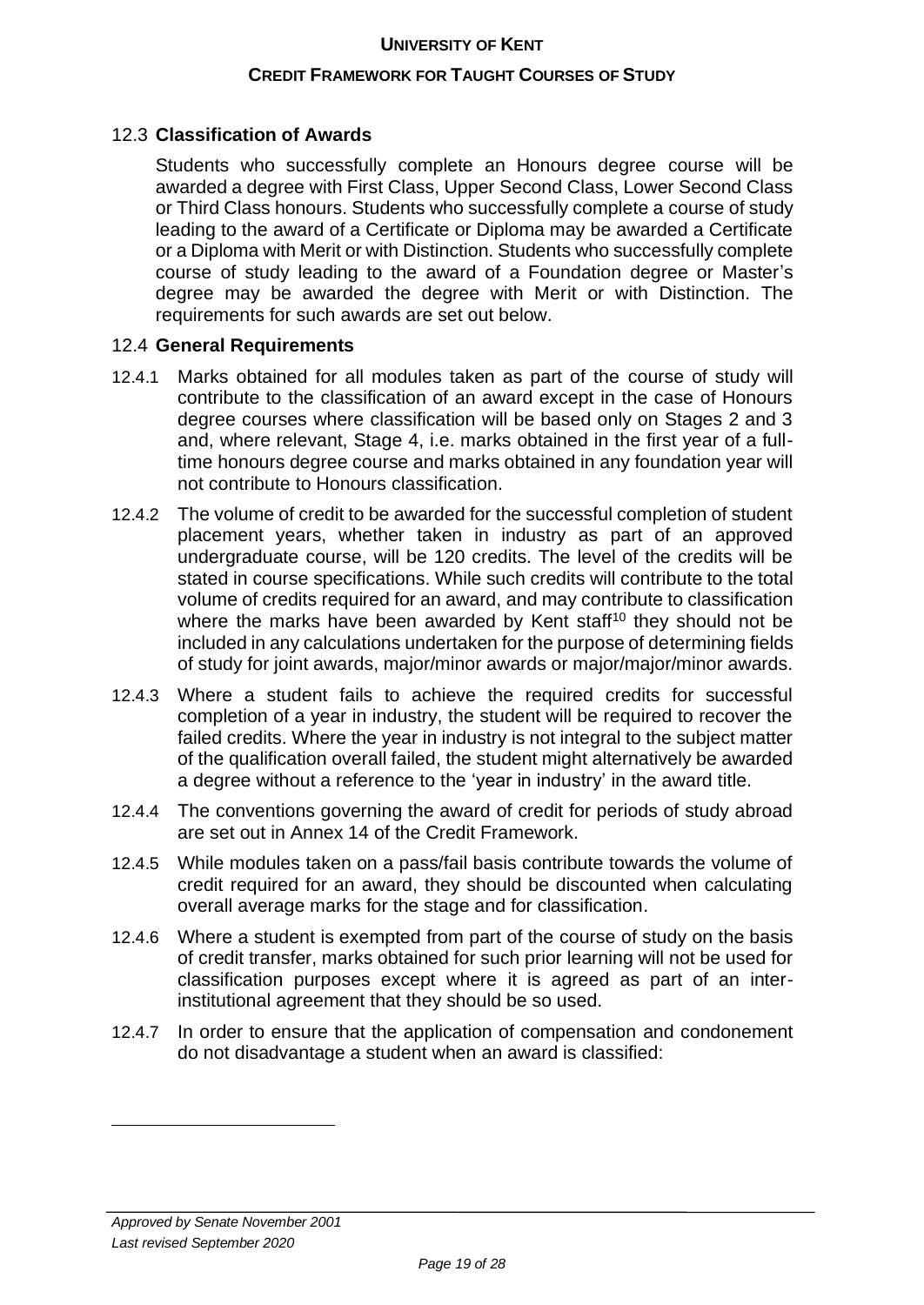#### **CREDIT FRAMEWORK FOR TAUGHT COURSES OF STUDY**

- Where credit for a module is awarded by compensation, the mark used for determining progression and classification should be the pass mark for the module.
- Where credit for a module is awarded by condonement, the mark awarded for that module should normally be excluded from the calculation of the classification of the award.

The marks on the transcript will not be adjusted.

- 12.4.8 Where a student fails a module at the first attempt and subsequently passes the module, or takes and passes an alternative module in place of a module which has been failed, the minimum pass mark will be used for classification.
- 12.4.9 With respect to students who first registered on a course leading to a postgraduate taught award<sup>11</sup> prior to 2019-20, Boards of Examiners may recommend the award of a higher classification than that indicated by the marks obtained provided that the student would have qualified for a higher classification if they had obtained two more marks for each module and provided that the Board of Examiners is satisfied that there is substantial evidence that the marks obtained do not fully reflect the candidate's overall achievement. Such evidence should normally take one or more of the forms stated below. The marks obtained should not be hanged.
	- a) Documented evidence of significant medical or personal problems or of unexpected hardship.
	- b) Evidence obtained from a viva voce examination.
	- c) The views of an External Examiner on the quality of work of the candidate
	- d) Performance in one module substantially below that on other modules.
	- e) Evidence of achievement commensurate with the higher classification. Such evidence might include a significant number of answers to individual questions which are of appropriate quality or, in appropriate subjects, evidence of problem solving ability.

Credit may not be awarded through this means.

12.4.10 Boards of Examiners have discretion to make recommendations notwithstanding the Conventions in exceptional cases provided that such recommendations do not lower the classification arising on the application of the Conventions and provided always that the student has obtained at least seven eighths of the credits normally required for the award of the qualification in question (including credits awarded via condonement and/or compensation). "Exceptional" in such cases should be interpreted as having reference to the unique and severe concessionary circumstances of individual candidates.

<sup>11</sup> Or students who entered Stages 2, 3 or 4 of their undergraduate courses of study in 2011- 12.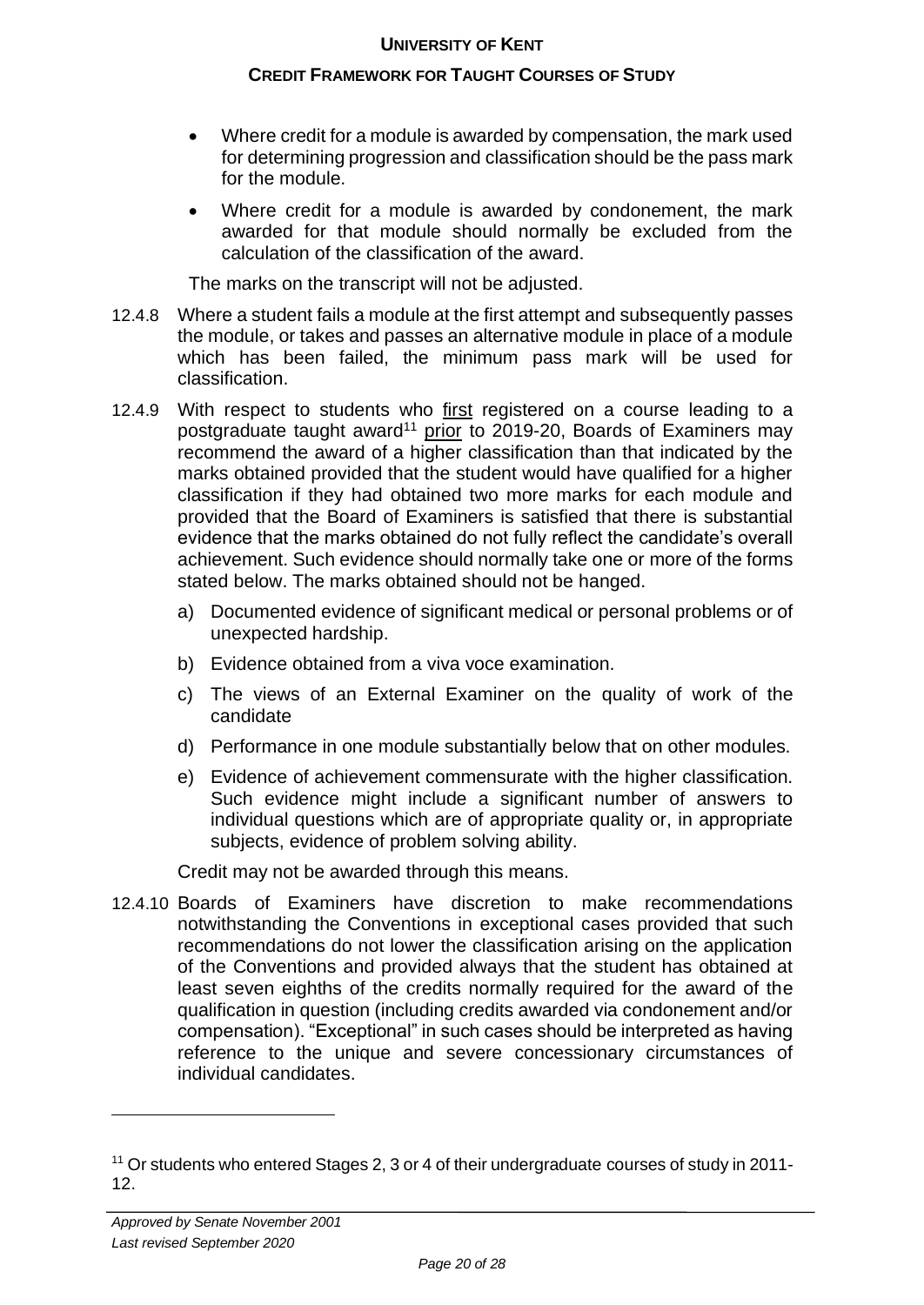#### **CREDIT FRAMEWORK FOR TAUGHT COURSES OF STUDY**

- 12.4.11 With respect to students who first registered on a course leading to a postgraduate taught award from 2019-20 onwards, the provision allowed under sections 12.4.8 – 12.4.9 for raising candidates to a higher classification band may not be applied.
- 12.4.12 The signature of all the External Examiners present shall be appended to the final list of results as evidence that they endorse the classifications.
- 12.4.13 Students who successfully complete the stated requirements are entitled to receive the award for which they are registered at the University. Where courses of study allow for 'incremental registration' a successful student will, therefore, pick up each award in turn. The classification of such awards will be managed as follows:
	- **(i) Undergraduate courses:** where students are permitted to register on an incremental course basis (Certificate > Diploma > Degree) they should normally be classified for their degree not only on the basis of their performance in the degree, but also with regard to their performance in the diploma course. Such students will, therefore, be classified over two 'stages' (diploma and degree).

**Note:** This regulation does not apply to students entering the University for the final stage of a degree course from another institution, or to students taking 'top-up' degrees, or students progressing into the final stage of a degree course from either a HND or Foundation Degree (i.e. the marks obtained at another institution or in the final stage of either a FD or a HNC/HND cannot be factored into a calculation of degree classification).

- **(ii) Postgraduate courses:** where students are permitted to register on an incremental course basis (PG Certificate > PG Diploma > Master's Degree, or PG Diploma > Master's Degree) they should normally be classified for their award on the following basis:
	- a) PG Certificate students to be classified on the basis of their performance on the PG Certificate.
	- b) PG Diploma classification will be made on the basis of student performance across both the PG Cert and PG Dip 'stages'; or, where the PG Dip consists of a single 120 credit stage, across the PG Diploma as a whole.
	- c) Master's award to be made on the basis of either student performance across the PG Cert, the PG Dip and the Master's 'stages'; or, where the PG Dip consists of a single 120 credit stage, on the basis of student performance on the PG Dip and the Master's together.
- 12.4.14 Taught courses at both UG and PGT level will normally be classified by **both the 'average' and the 'preponderance'** methods, with students to benefit from the better result derived from each method.
- 12.4.15 It may be appropriate for courses of study validated at other institutions by the University to operate alternative marking and classification schemes. Decisions to operate alternative marking schemes will normally require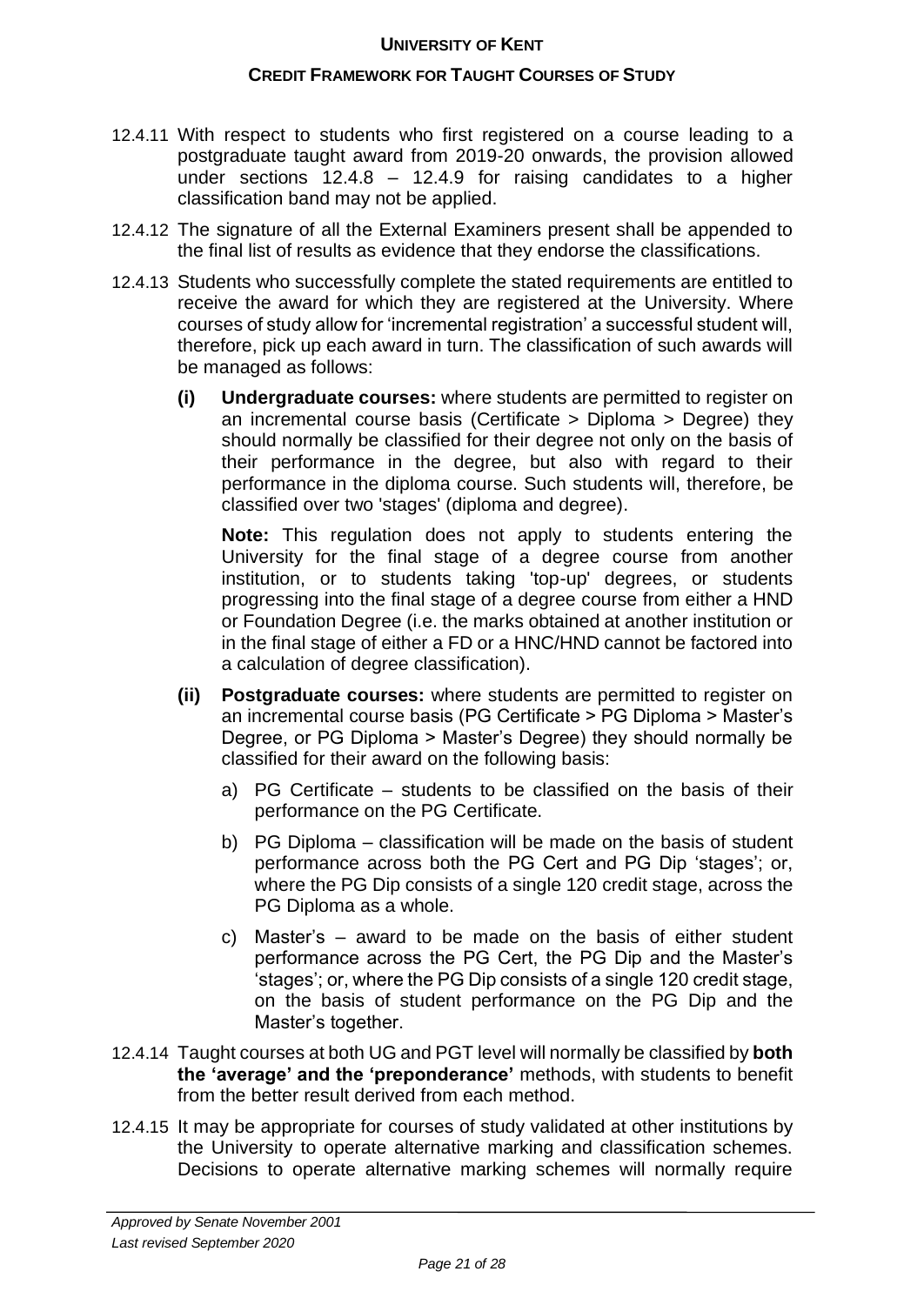## **CREDIT FRAMEWORK FOR TAUGHT COURSES OF STUDY**

approval by the Working Group for Regulations and Conventions. The decision will be recorded in the course approval documentation. Where such a decision has been approved, courses may be exempt from the classification methods set out in Annex 6 of the Credit Framework.

#### 12.5 **Stage Weighting**

## 12.5.1 **Undergraduate Degree Courses**

- 12.5.1.1 The standard weighting of stages for three year undergraduate degree courses will be 40% for Stage 2 and 60% for Stage 3.
- 12.5.1.2 The standard weighting of stages for four year undergraduate degree courses (i.e. degree courses leading either to Bachelor's or integrated Master's<sup>12</sup> awards) will be 20% for Stage 2, 30% for Stage 3 and 50% for Stage 4.
- 12.5.1.3 Where a student completes Stages 1 to 3 of a four stage Bachelor's or undergraduate integrated Master's degree course, but does not complete Stage 4 and, therefore, qualifies for the award of an approved alternative exit Bachelor's degree, the standard stage weighting in such cases will be 40% for Stage 2 and 60% for Stage 3.
- 12.5.1.4 With regard to stages or terms taken in placement in industry, the following rubric will apply:
	- (i) where the student's mark or marks have not been awarded by Kent staff, the placement will be graded on a pass/fail basis and will therefore be zero-weighted with respect to classification;
	- (ii) where the student's mark or marks have been awarded by Kent staff, the mark or marks achieved will be recorded and will carry such weighting towards classification as has been approved by the relevant Director of Division (or nominee);
	- (iii) Where a stage includes a term abroad, that stage will make a contribution to the final classification in the normal way. The standard weighting of 40/60 will apply in such cases.
	- (iv) Terms abroad may not form part of the final stage of a UG degree course, as this condenses the greater weighted contribution of the final stage to classification to those few modules taken at Kent and may disproportionately impact on the classification outcome.
- 12.5.1.5 Where individual assessment elements of any module are marked by a non-Kent marker the principle of point (i) above will also apply.
- 12.5.1.6 Where assessments are marked by a non-Kent staff member as part of the arrangements leading to a University of Kent award for a franchised, validated, dual or joint course of study, the marks awarded will make the same contribution as if they had been recorded by a Kent member of staff.

<sup>&</sup>lt;sup>12</sup> For the purposes of this Code, Integrated Master's Degrees are regarded as undergraduate courses.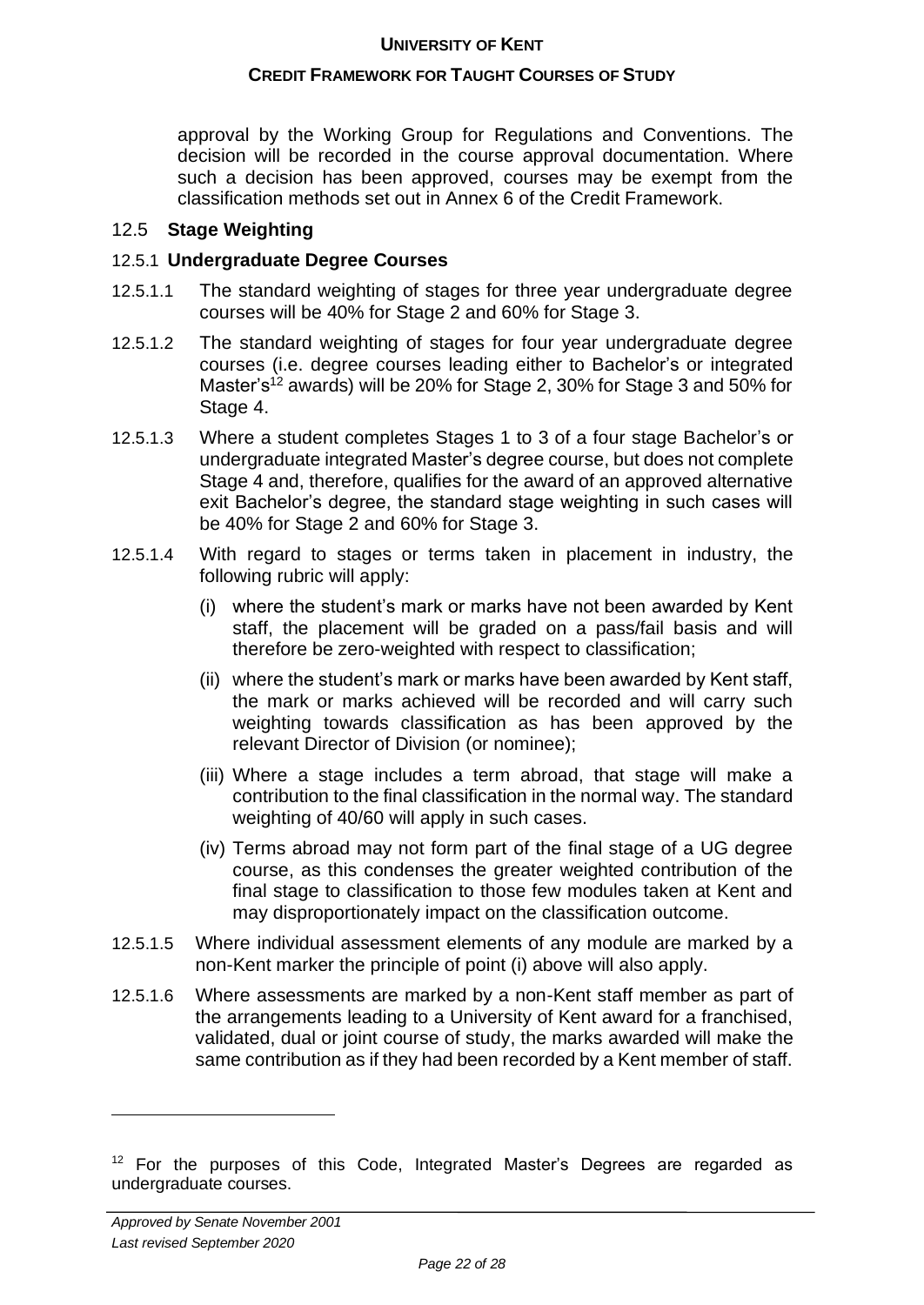#### **CREDIT FRAMEWORK FOR TAUGHT COURSES OF STUDY**

12.5.1.7 Schools seeking to apply non-standard weightings to stages may only do so with the approval of the relevant Divisional committee (i.e. DESEC/DGSSEC). Such applications should demonstrate that there is sound pedagogical reason for applying the non-standard weighting or provide evidence that the non-standard weighting meets a PSRB requirement.

#### 12.5.2 **Foundation Degrees and Postgraduate Taught Courses**

For the purpose of classification, modules and/or stages may have different weightings as approved by the relevant Divisional committee (i.e. DESEC/DGSSEC). With respect to Foundation Degrees, stages will be weighted equally for classification unless a specific differential weighting has been approved.

#### 12.5.3 **Classification of Awards other than HNC/Ds or Honours Degrees and of Stage 1 of Honours Degrees**

- 12.5.3.1 The following classification rules apply to all Certificates and Diplomas, including Certificates and Diplomas of Higher Education, Graduate Certificates and Diplomas<sup>13</sup> and Postgraduate Certificates and Diplomas, to Foundation Year courses, Foundation Degrees and Master's\* degrees other than 'Extended Master's' degrees (which are awarded with Honours following successful completion of an extended undergraduate Honours degree course), the Master of Architecture (M.Arch) and to Stage 1 of Honours degree courses.
- 12.5.3.2 \*Some courses leading to the award of a Master's degree do not make provision for the award to be made 'with Merit' or 'with Distinction' while others make provision for the degree to be awarded 'with Distinction' but not 'with Merit'.
- 12.5.3.3 Taught courses at both UG and PGT level will normally be classified by **both the 'average' and the 'preponderance'** methods, with students to benefit from the better result derived from each method.

#### 12.5.4 **'Average' Method of Classification**

**'with Merit'**: an average mark of 60 or above but less than 70.

**'with Distinction'**: an average mark of 70 or above.

#### 12.5.5 **'Preponderance' Method of Classification**

The following calculation is to be used<sup>14</sup>:

#### **'with Merit':**

an average mark over all contributing modules of **57** or above and

<sup>&</sup>lt;sup>13</sup> For the purposes of this Code, Graduate Certificates and Graduate Diplomas are regarded as undergraduate courses.

<sup>&</sup>lt;sup>14</sup> Except with regard to students who enrolled on a relevant course of study prior to 2015-16. Contact the QACO for guidance on this point.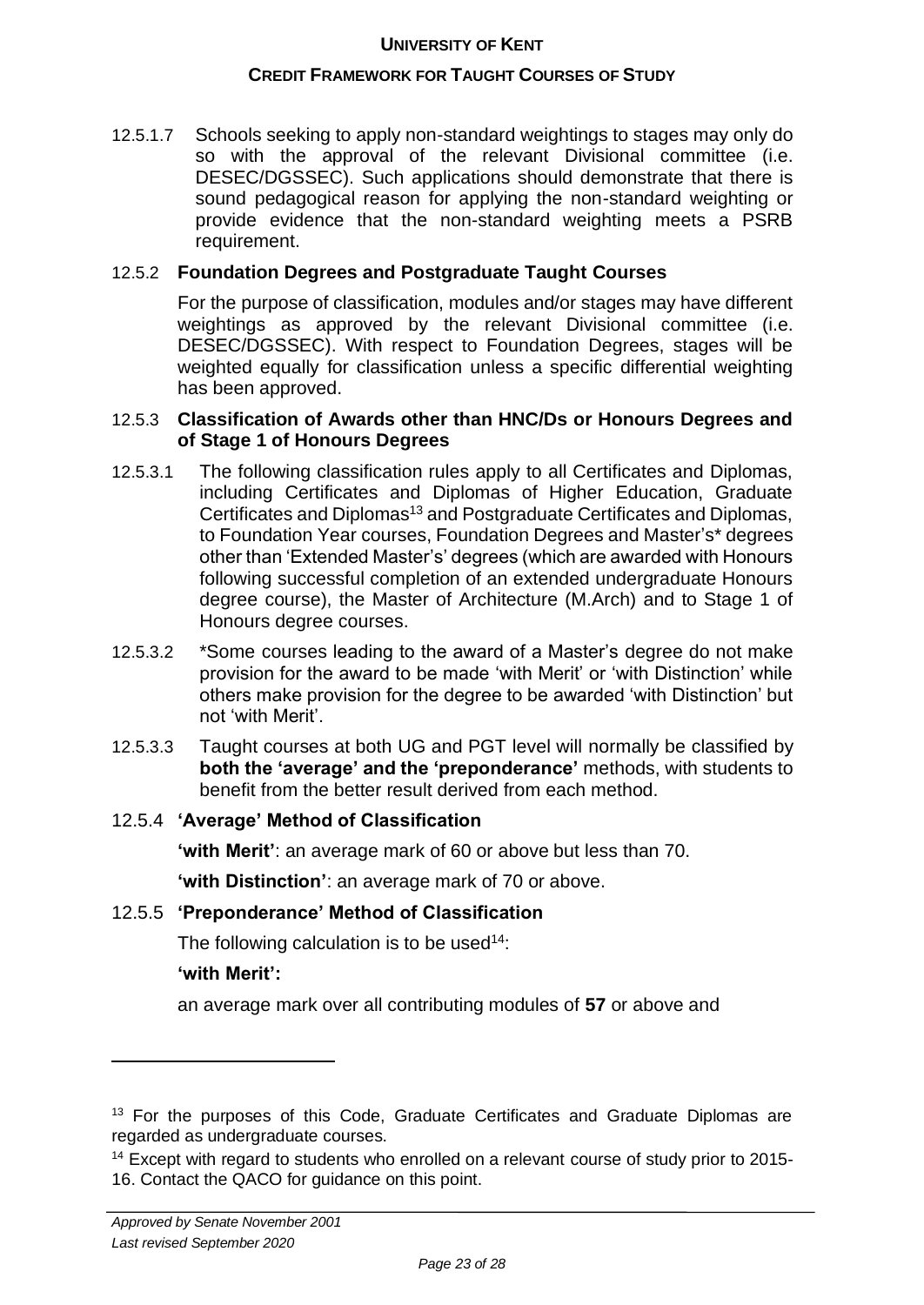## **CREDIT FRAMEWORK FOR TAUGHT COURSES OF STUDY**

a mark of **60** or above for **50%** or more of the credits obtained

## **'with Distinction':**

an average mark over all contributing modules of **67** or above and

a mark of **70** or above for **50%** or more of the credits obtained

## 12.5.6 **Classification of Honours Degrees**

Taught courses at both UG and PGT level will normally be classified by **both the 'average' and the 'preponderance'** methods, with students to benefit from the better result derived from each method.

Where there is clear evidence, however, that there is a PSRB requirement for an undergraduate course of study to be classified by a single method, Schools must seek the prior approval of the relevant Divisional committee (i.e. DESEC/DGSSEC) to classify solely by either the **'average'** method or the **'preponderance'** method (refer to sections 12.5.4-12.5.5 above).

## **i) Weighted Average Mark**

The final weighted average mark for classification purposes will be determined by the application of weighting to the average marks achieved for each relevant stage of the degree course. The final weighted average mark will be used for classification under both the average and preponderance methods of classification.

## **ii) 'Average' Method of Classification**

A candidate who has met the requirements for the award of an Honours degree will be placed in an Honours class based on the rounded weighted average mark, with modules weighted as agreed by the relevant Divisional committee (i.e. DESEC/DGSSEC) and calculated to two decimal places, over all modules in Stages 2, 3 and, where relevant, 4 of the course of study according to the following table:

| <b>First Class Honours</b>                  | 70 and above |
|---------------------------------------------|--------------|
| <b>Upper Second Class</b><br><b>Honours</b> | $60 - 69.49$ |
| <b>Lower Second Class</b><br><b>Honours</b> | $50 - 59.49$ |
| <b>Third Class Honours</b>                  | $40 - 49.49$ |

## **iii) 'Preponderance' Method of Classification**

A candidate who has met the requirements for award of an Honours degree will be placed in an Honours class on the attainment of:

at least the following number of credits in that class or above AND

at least the following weighted average mark over the examination as a whole: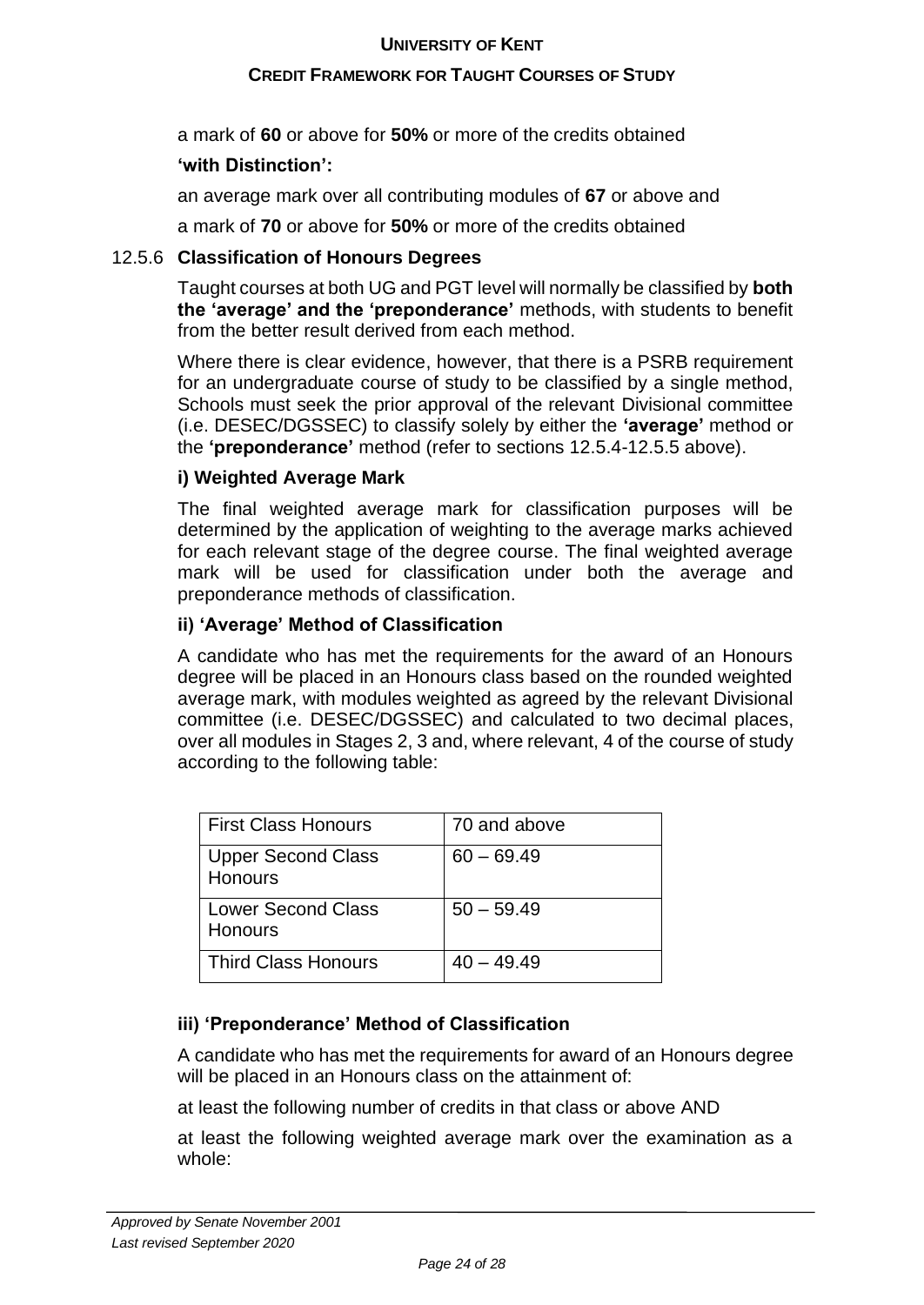#### **CREDIT FRAMEWORK FOR TAUGHT COURSES OF STUDY**

| <b>Class</b>                 | Number of<br><b>Credits in class</b><br>or above | Average mark<br>over all<br>contributing<br>modules |
|------------------------------|--------------------------------------------------|-----------------------------------------------------|
| <b>First Class</b>           | 120                                              | 67                                                  |
| <b>Upper Second</b><br>Class | 120                                              | 57                                                  |
| <b>Lower Second</b><br>Class | 120                                              | 47                                                  |
| <b>Third Class</b>           | $240*$                                           | Not Applicable                                      |

## **For degrees with 240 contributing credits:**

#### **For degrees with 360 contributing credits:**

| <b>Class</b>                        | <b>Number of</b><br><b>Credits in class</b><br>or above | Average mark<br>over all<br>contributing<br>modules |
|-------------------------------------|---------------------------------------------------------|-----------------------------------------------------|
| <b>First Class</b>                  | 180                                                     | 67                                                  |
| <b>Upper Second</b><br><b>Class</b> | 180                                                     | 57                                                  |
| <b>Lower Second</b><br>Class        | 180                                                     | 47                                                  |
| <b>Third Class</b>                  | 360*                                                    | Not Applicable                                      |

#### **For degrees/students with contributing credits other than above:**

| <b>Class</b>                 | % of Credits in<br>class or above | Average mark over<br>all contributing<br>modules |
|------------------------------|-----------------------------------|--------------------------------------------------|
| <b>First Class</b>           | 50%                               | 67                                               |
| <b>Upper Second</b><br>Class | 50%                               | 57                                               |
| <b>Lower Second</b><br>Class | 50%                               | 47                                               |
| <b>Third Class</b>           | 100%*                             | Not Applicable                                   |

\* where credits have been awarded via compensation for a module mark of less than 40, the credits should be treated as being in the Third Class category.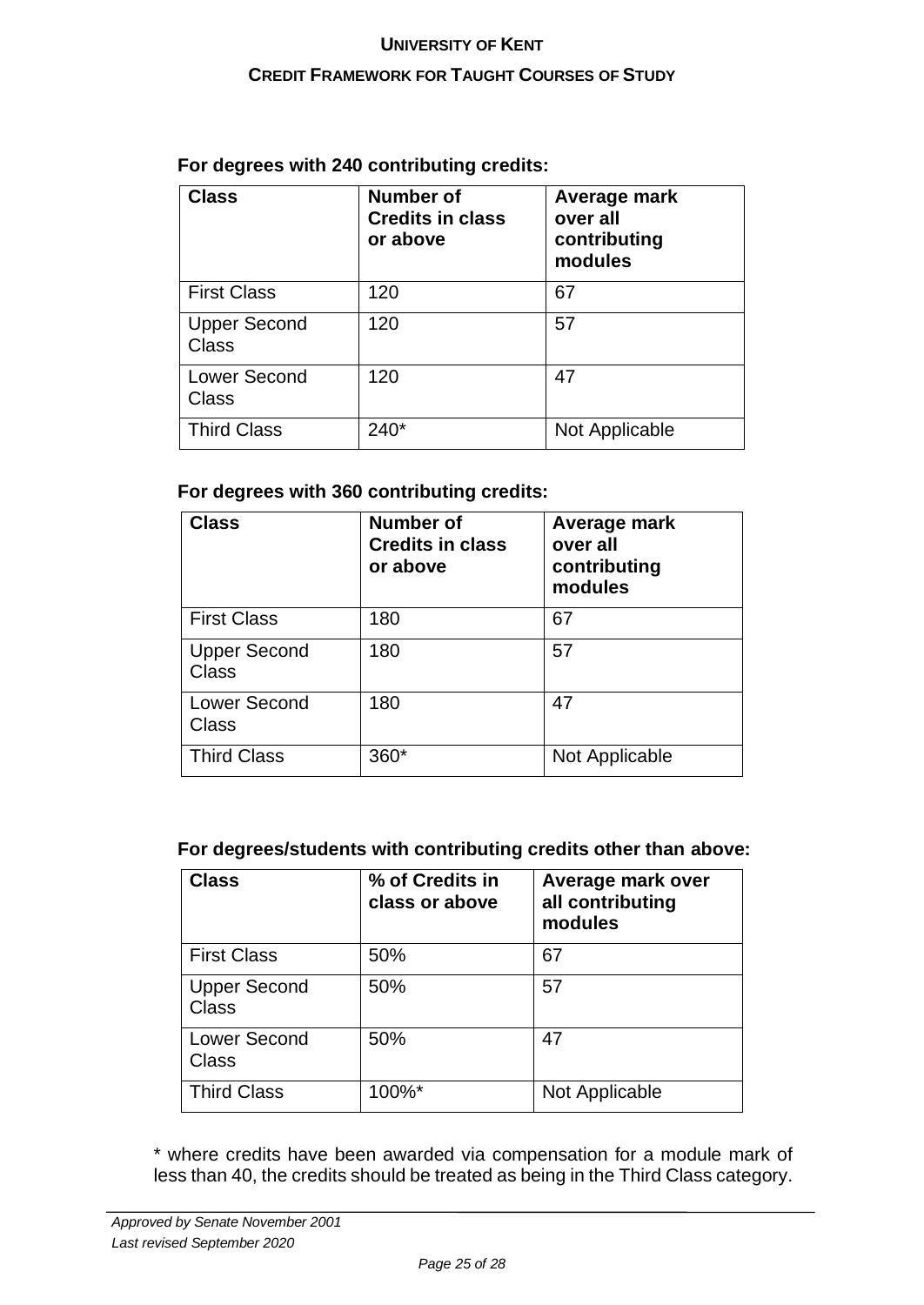#### **CREDIT FRAMEWORK FOR TAUGHT COURSES OF STUDY**

#### **13 Conventions for Managing Progression, Resits and the Award of Credit on Distance Learning Courses**

#### 13.1 **Introduction**

Courses delivered by distance learning may be designed to permit multiple instage attempts by students to pass modules. The conventions set out in this document are therefore established in order to accommodate this greater flexibility in design that are a feature of such courses of study.

## 13.2 **Conventions**

Where a course of study is delivered to a significant proportion via distance learning the following conventions may be used to manage progression, resits and the award of credit:

- 13.2.1 Distance Learning Courses should retain the standard volume of credit per stage for the award in question;
- 13.2.2 Students will be permitted no more than three attempts to pass any module;
- 13.2.3 Resit or repeat attempts will be permitted in the term following the failed attempt;
- 13.2.4 Referral/Deferral Boards may be staged at the end of any term in order to make decisions on permitting a resit or repeat attempt in the following term.
- 13.2.5 Referral/Deferral Boards will operate on a membership of Chief Examiner, one other examiner involved in the assessment of the modules and a secretary.
- 13.2.6 A Progression and Award Board of Examiners will be staged at least annually in order to make decisions on progression, the award of credit and the award of qualifications; such Boards will comprise the standard membership for Boards of Examiners;
- 13.2.7 Decisions on condonement, compensation and the trailing of credit will remain end-stage decisions and will be considered by the Progression and Award Board;
- 13.2.8 Students who have not exhausted the maximum number of permitted attempts at a module may, at the discretion of the Progression and Award Board, be allowed to trail up to 30 credits to the next stage of the course.
- 13.2.9 Progression and Award Boards may permit a student to take up to 30 credits from the next stage of the course before the student has formally progressed to that stage. Such higher stage credit should not be used for the purposes of progression or be permitted to contribute to an award until the progression requirements for the current stage have been confirmed by the Board of Examiners.
- 13.2.10 Other than the provisions set out in these conventions, Distance Learning courses will be subject to the standard requirements of the Credit Framework.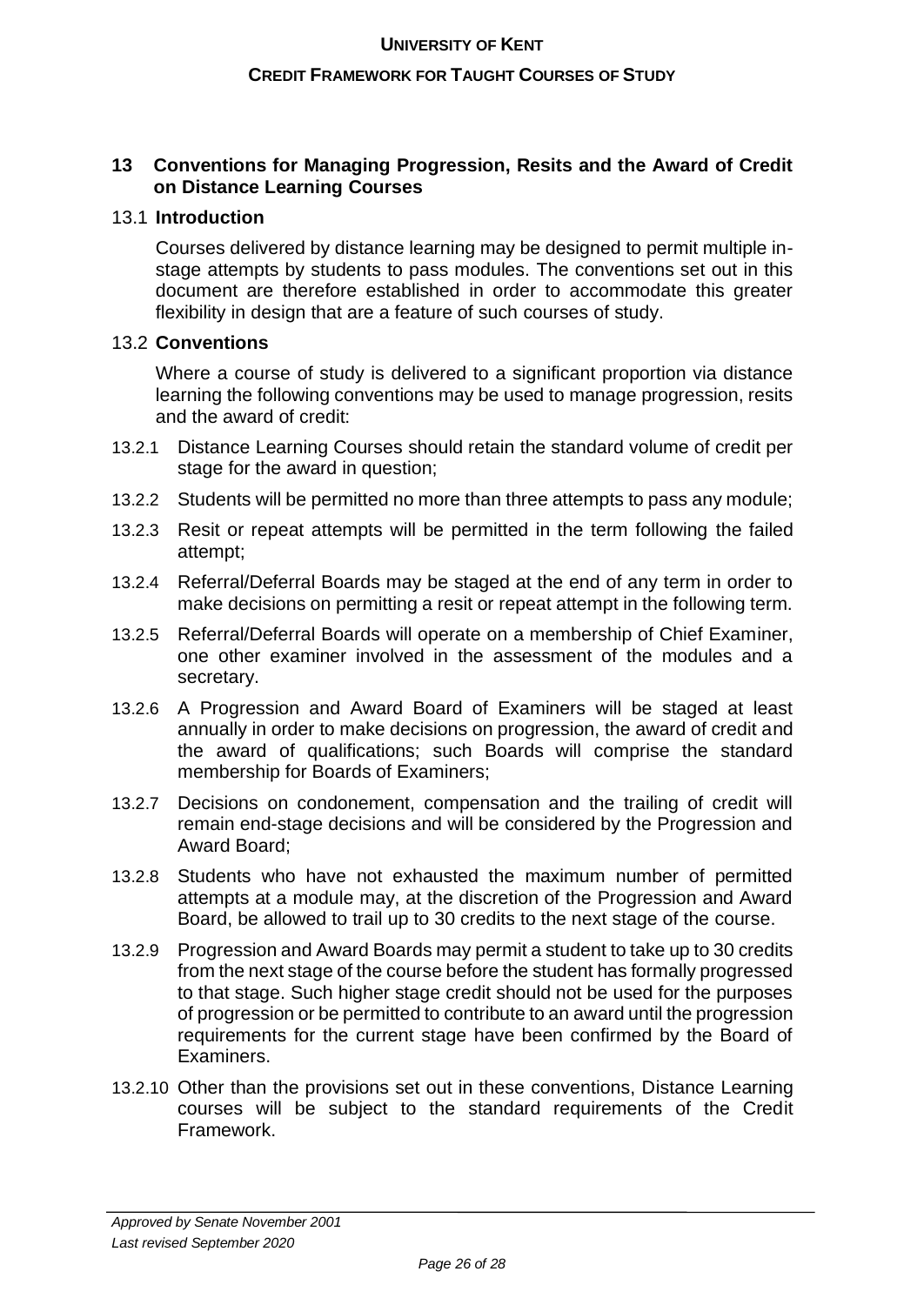#### **CREDIT FRAMEWORK FOR TAUGHT COURSES OF STUDY**

## **14. Special Dispensation**

- 14.1 The Education and Student Experience Board is authorised to approve exceptions to the requirements of the Credit Framework for Taught Courses in individual cases under special circumstances provided that it is satisfied that there is good reason to do so. Such special circumstances would encompass extreme events beyond the control of the student concerned and which caused severe difficulty.
- 14.2 Where an exemption from the requirements of the Credit Framework is sought the procedure to be followed is:
	- i) The relevant School or Partner Institution (as appropriate) should determine whether there is good reason for an exemption and that there is support for making the request. If it is determined at this stage that there is not good reason and/or support for the exemption the student should be so informed and the matter will be closed. Note that without support from the Division or Partner Institution the request for an exemption will not be considered further.
	- ii) If it is determined that there is good reason and support for the request, the details and a rationale for the required exemption should be forwarded to the Quality Assurance and Compliance Office (QACO). The QACO will confirm the particular requirements of the Credit Framework for which the exemption is sought and review whether the rationale addresses those requirements.
	- iii) The QACO will submit the request and rationale to the Chair of the Education and Student Experience Board (or nominee) with any accompanying comments. The Chair will approve or not approve the exemption request on the basis of this submission. The QACO will inform the Division or Partner Institution concerned of the decision.
	- iv) Exemption approvals will be reported to the next meeting of the Education and Student Experience Board.
	- v) The approval or non-approval of an exemption request is a discretionary power and no appeal is permitted.
- 14.3 Where the request is for a deviation from the course specification, but it does not require an exemption from the Credit Framework, the request can be considered and approved/not approved by the Divisional DESE or DGSSE. A record must be kept of the consideration and outcome of all such requests.
- 14.4 Posthumous awards